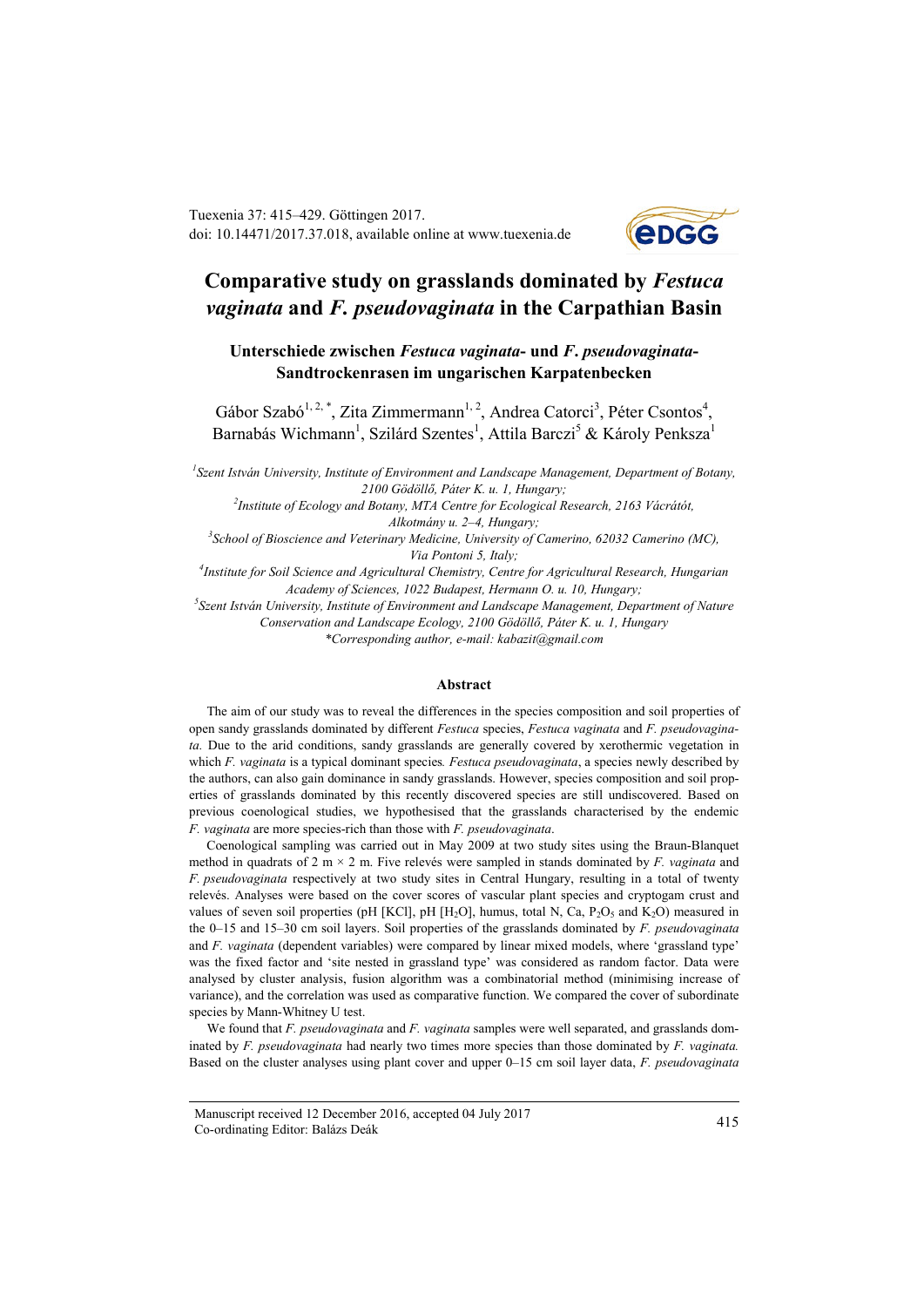and *F. vaginata* groups could be well separated. Linear mixed models revealed that *F. vaginata* grasslands were typical on soils with higher pH, nitrogen, phosphorous and potassium contents compared to *F. pseudovaginata* grasslands, which indicates a tight connection between the properties of the upper soil layer and the vegetation in sandy grasslands.

**Keywords:** coenosystematical elements, open sandy grasslands, Pannonian Biogeographical Region, sandy soil, species composition, soil properties

#### **Erweiterte deutsche Zusammenfassung am Ende des Artikels**

### **1. Introduction**

Grasslands are important habitats for biodiversity conservation (TÄLLE et al. 2016, VALKÓ et al. 2016a), which is well reflected by the nature conservation priorities in the European Union (ZLINSZKY et al. 2015). Pannonic sand steppes are habitats protected by the Natura 2000 Habitats Directive. This habitat type occurs only in the Pannonian Biogeographical Region in an extent of 48.000 ha (HARASZTHY 2014). Pannonic sand steppes harbour several rare and protected plant species such as *Alkanna tinctoria*, *Corispermum* spp., *Dianthus serotinus* and *Helichrysum arenarium*. Due to the conservation importance of sandy grasslands it is crucial to get more information about their coenological and taxonomical characteristics.

Sandy soils are generally nutrient-poor, and their characteristic natural vegetation type is open sandy grasslands in the semi-arid areas (MOLNÁR 2003). On the sandy areas of the Danube-Tisza Interfluve, environmental conditions allow *Festuca vaginata* to become a dominant species. According to recent works describing the vegetation of Hungary (ŠMARDA et al. 2007, BORHIDI et al. 2012), there is vicariance among *Festuca* species typical of the *Festucetum vaginatae* (Rapaics ex Soó 1929 em Borhidi 1996) association (hereafter *F. vaginata* grassland). A high number of geographically separated taxa have similar functions in the sandy communities. One of them, *Festuca pseudovaginata*, has recently been described as a new taxon (PENKSZA 2003). The most important morphological distinguishing features of the two *Festuca* taxa are the following: the basal leaves of *F. vaginata* are hairless and glaucous. The sclerenchyma ring is thick, and it is uniform in the side of the mesophyll. The inflorescence is (4–)5–7 cm in length. There is no awn on the lemma. The chromosome number is 2n = 28 (PENKSZA 2003). *Festuca pseudovaginata* has light green basal leaves, which are hairless and not glaucous. The sclerenchyma ring is extraordinarily thick, and it is not uniform in the side of the mesophyll. The inflorescence is 5–8.5 cm in length. The lower glume is 2.9–3.2 mm, the upper glume 3.9–4.1 mm long. The awn on the lemma is 1.2–1.8 mm long. The chromosome number is  $2n = 14$  (PENKSZA 2003). There is only little information about the ecology of *F. pseudovaginata* (but see PENKSZA 2013). An important phenological characteristic of the species is that its flowering starts 2–3 weeks earlier than that of *F. vaginata*. Typical habitats of *F. pseudovaginata* are disturbed areas (BAJOR et al. 2016).

Ecological research of sandy areas of the Pannonian Biogeographical Region has a solid background (SZUJKÓNÉ LACZA & KOVÁTS 1993, BIRÓ et al. 2008, ERDŐS et al. 2015, TÖLGYESI et al. 2015). However, former studies on the natural vegetation in the region paid only little attention to disturbed areas, which are the most typical habitat of *F. pseudovaginata* (KÁRPÁTI & KÁRPÁTI 1954). In *F. vaginata* grasslands, soil moisture content was proven to be the most important limiting environmental factor; results of KOVÁCS-LÁNG & SZABÓ (1971) suggest that the water permeability of the light sandy soils is very high, the water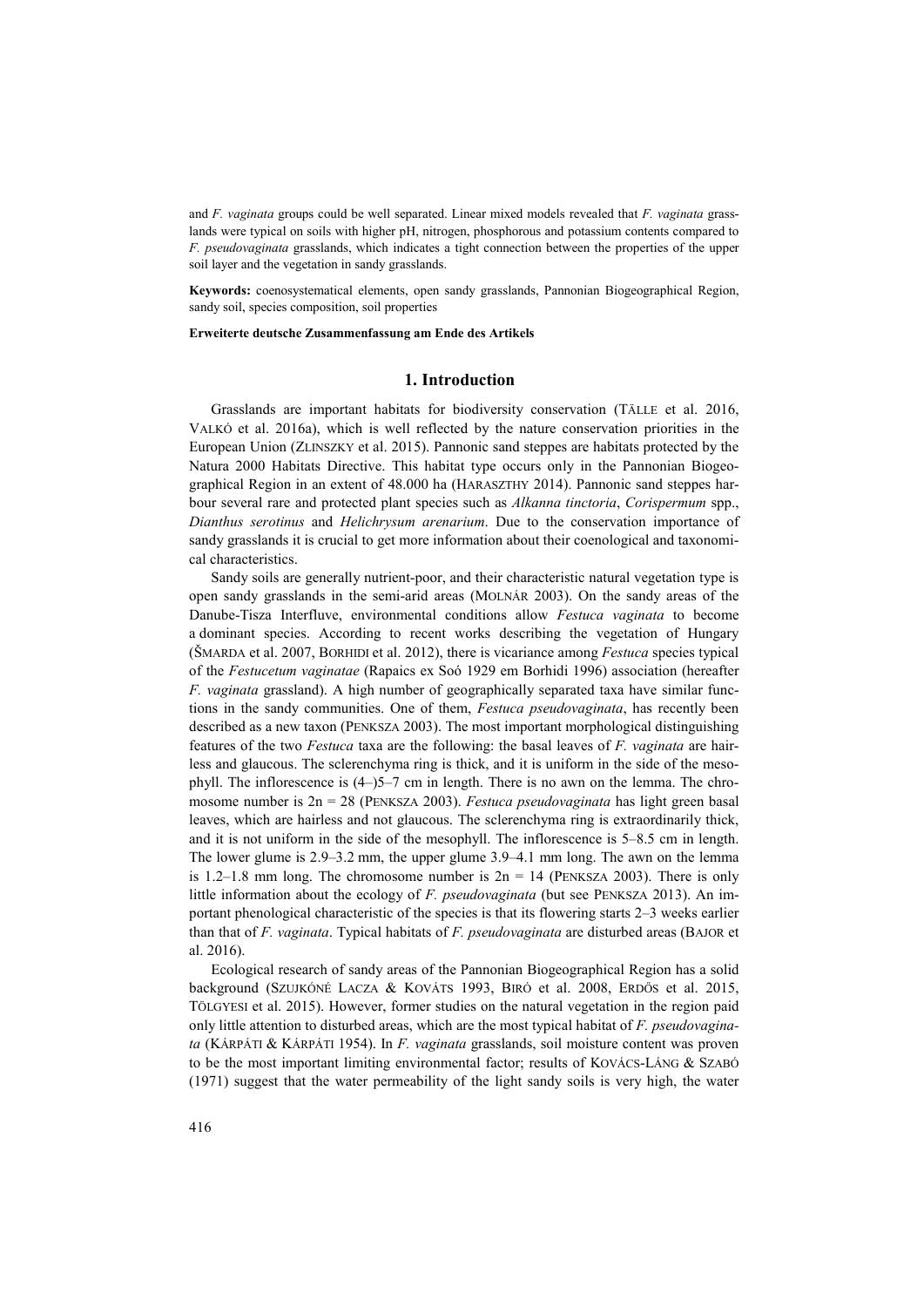holding capacity is about 3–5% and the surface soil layers dry out very fast. During the summer drought period, the maximum soil moisture content is generally below 2% v/v in 20 cm depth (KOVÁCS-LÁNG & SZABÓ 1971, FEKETE et al. 1976).

Phytomass production of *F. vaginata* grasslands has two maximums during the year, one in late spring and the other one in autumn (KOVÁCS-LÁNG & SZABÓ 1971, NOSEK 1986), following the temporal distribution of yearly precipitation. Production maximum in autumn is higher than in late spring. An important characteristic of the association is that the majority of the roots can be found in the upper 20 cm layer, where soil moisture content is the lowest and the soil is exposed to the fastest drying (FEKETE et al. 1976). *Festuca vaginata* grasslands – mainly because of their low production – are usually utilised as sheep pasture (PENKSZA et al. 2009). Due to the low fertility of sandy soils, open sandy areas are less affected by intensive agricultural activities. However, sandy grasslands have been influenced by several human activities such as overgrazing, mining and military usage (KELEMEN et al. 2016). Due to these disturbances, new open, recently disturbed surfaces with new vegetation types have frequently been formed (BARTHA et al. 2008). The above-mentioned human impacts resulted in the appearance of new vegetation types in areas with a long history of human disturbance and regeneration processes. Grasslands dominated by the recently discovered *F. pseudovaginata* are typical in these disturbed sandy areas (PENKSZA 2003).

In former studies the two *Festuca* taxa were not distinguished (they were both recorded as *F. vaginata*); therefore, their ecological characteristics and the differences in species composition of their stands are still unknown. Our aim was to reveal the differences in species composition and soil conditions of grasslands dominated by *F. vaginata* and *F. pseudovaginata*. The aim of our study was to answer the following questions: (1) Do the species pools of *F. pseudovaginata* dominated grasslands differ from those dominated by *F. vaginata*? (2) Are there differences in the soil properties of the two grassland types?

## **2. Materials and methods**

The studied dry sandy grasslands are located in the Pannonian Biogeographical Region in Central Hungary. Sampling was performed at two sites: Tatárszentgyörgy and Imrehegy (Fig. 1). At the northern site (Tatárszentgyörgy), the mean temperature in the coldest month (January) is  $3 \degree C$ , in the warmest month (July) 20.5 °C; the mean annual temperature is 9.5 °C. At the southern site (Imrehegy), the mean temperature in the coldest month (January) is 1.5 °C, it is 21.5 °C in the warmest month (July), and the mean annual temperature is 10.5 °C. Mean annual precipitation at the northern site is 550–600 mm, and it is 500–550 mm at the southern site (PÉCZELY 2006). Due to the low precipitation and poor water-holding capacity of the soil, both sites are characterised by an extremely dry and warm microclimate (PÉCZELY 2006).

The Tatárszentgyörgy site is characterised by sand hills, with mosaics of several subassociations of *Festuca vaginata* grasslands (BORHIDI et al. 2012): a pioneer subassociation with *F. vaginata*  (*Festucetosum vaginatae* or *typicum*), an open *Fumana* subassociation (*Fumanetosum*), a *Stipa* subassociation on the hilltops (*Stipetosum*), a *Holoschoenus* subassociation at the feet of the hills (*Holoschoenetosum*) and a *Salix rosmarinifolia-*subassociation in the depressions between the hills (*Salicetosum rosmarinifoliae*)*. Juniperus communis* forms *Junipero-Populetum albae* (Zólyomi ex. Soó 1950) patches with *Populus alba* and *P. nigra.* The study site was a military area churned up by tanks and characterised by anthropogenic holes and pits. When the vegetation recovered, the disturbed patches were mainly colonised by *F. pseudovaginata*. Besides the military usage, the area is grazed by sheep from April to September with 0.5–1 livestock units/ha (KISS et al. 2011). The other site, Imrehegy, is an open area with sandy hills. Vegetation types are similar to Tatárszentgyörgy (*Festucetosum vaginatae*,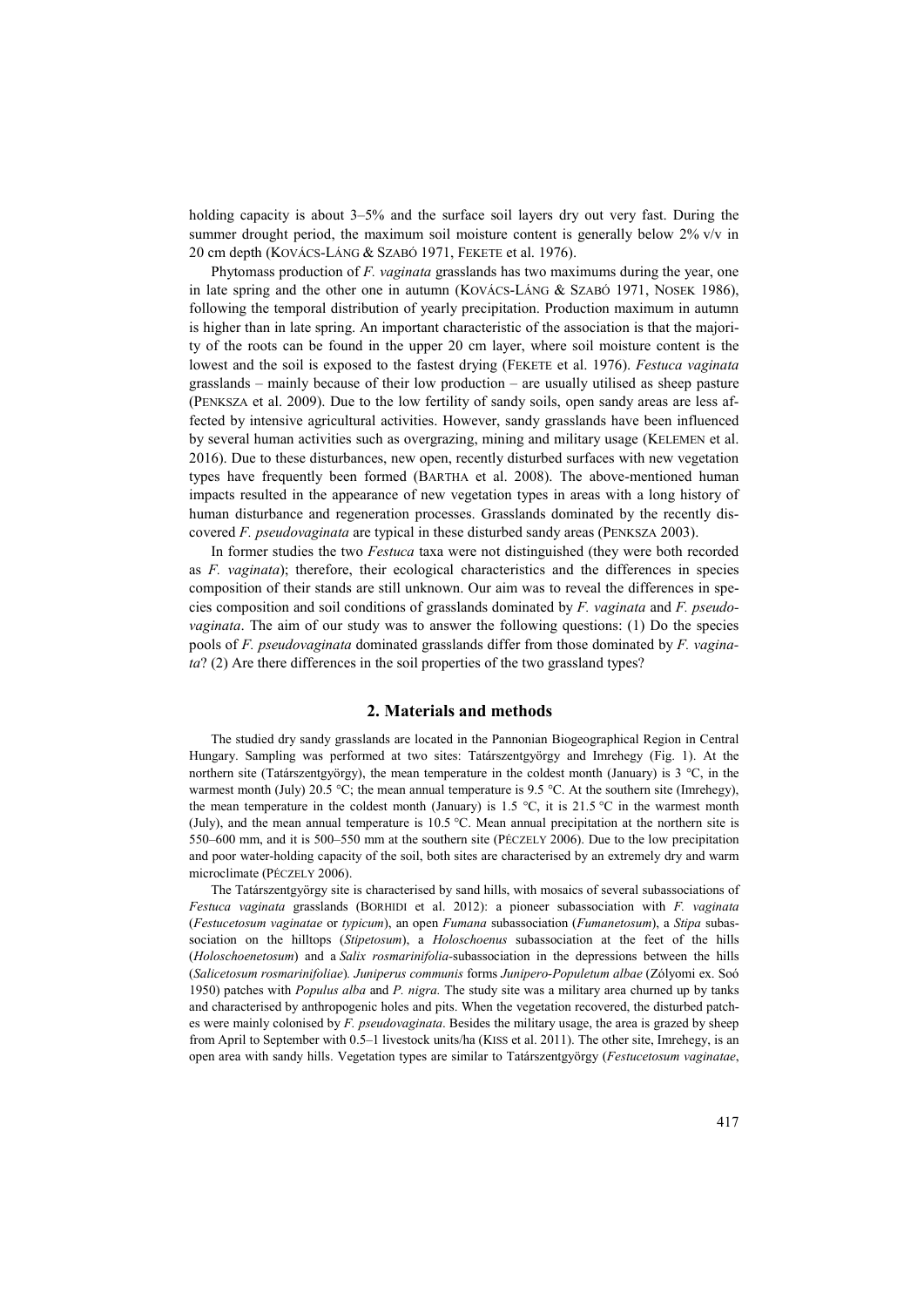

**Fig. 1.** Locations of the study sites (Tatárszentgyörgy and Imrehegy) in Central Hungary, in the Danube-Tisza Interfluve.

**Abb. 1.** Lage der Untersuchungsgebiete (Tatárszentgyörgy und Imrehegy) im Stromland zwischen Donau und Theiß in Zentral-Ungarn.

*Fumanetosum*, *Stipetosum*, *Holoschoenetosum* and *Salicetosum rosmarinifoliae*)*.* The area has been continuously grazed by sheep for 30 years, with grazing pressure and pattern similar to Tatárszentgyörgy.

Environmental conditions of the studied areas also have a mosaic character (TÖLGYESI & KÖRMÖCZI 2012, TÖLGYESI et al. 2014, ERDŐS et al. 2015). According to TÖLGYESI (2016), patches of different vegetation types have developed along the environmental gradients in the sandy areas of the Danube-Tisza Interfluve. Physical parameters, e.g., soil moisture, soil texture, exposure or temperature, can change along these gradients (BARTHA et al. 2008, COURTWRIGHT & FINDLAY 2011, BÁTORI et al. 2014); however, biotical factors are also important. VADÁSZ et al. (2016) provide an example for this in their study on effects of different natural grazing and trampling intensities on the vegetation. According to TÖLGYESI (2016), ecotones that were formed in the contact zone of different vegetation types are important for the survival of species and ensure appropriate environmental conditions for them. In the Danube-Tisza Interfluve, the interaction of grasslands and forests lead to the development of forest edge ecotones (TÖLGYESI 2016, ALIGNIER & DECONCHAT 2011). In the last centuries, there were remarkable changes in the relationship of forests and grasslands, e.g., grasslands have taken the place of forests, meadows have disappeared (BIRÓ et al. 2008). In the transition zone of forests and grasslands and in the place of the former forests, open sandy surfaces have developed, which have been colonised by plants in a relatively short time (CSECSERITS & RÉDEI 2001, CSECSERITS et al. 2011, BARTHA et al. 2014). These patches remained for a long time after anthropogenic impact had ended (PÁNDI et al. 2014). In the place of the former forests, succession set in and resulted in the development of grasslands (PRACH et al. 1997, 2001, TÖRÖK et al. 2011).

Coenological sampling was carried out in May 2009, using the BRAUN-BLANQUET (1951) method in quadrats of 2 m × 2 m. Five relevés were recorded in the centre of patches dominated by *F. vaginata* and *F. pseudovaginata* at both study sites, resulting in a total of 20 relevés. In one relevé both species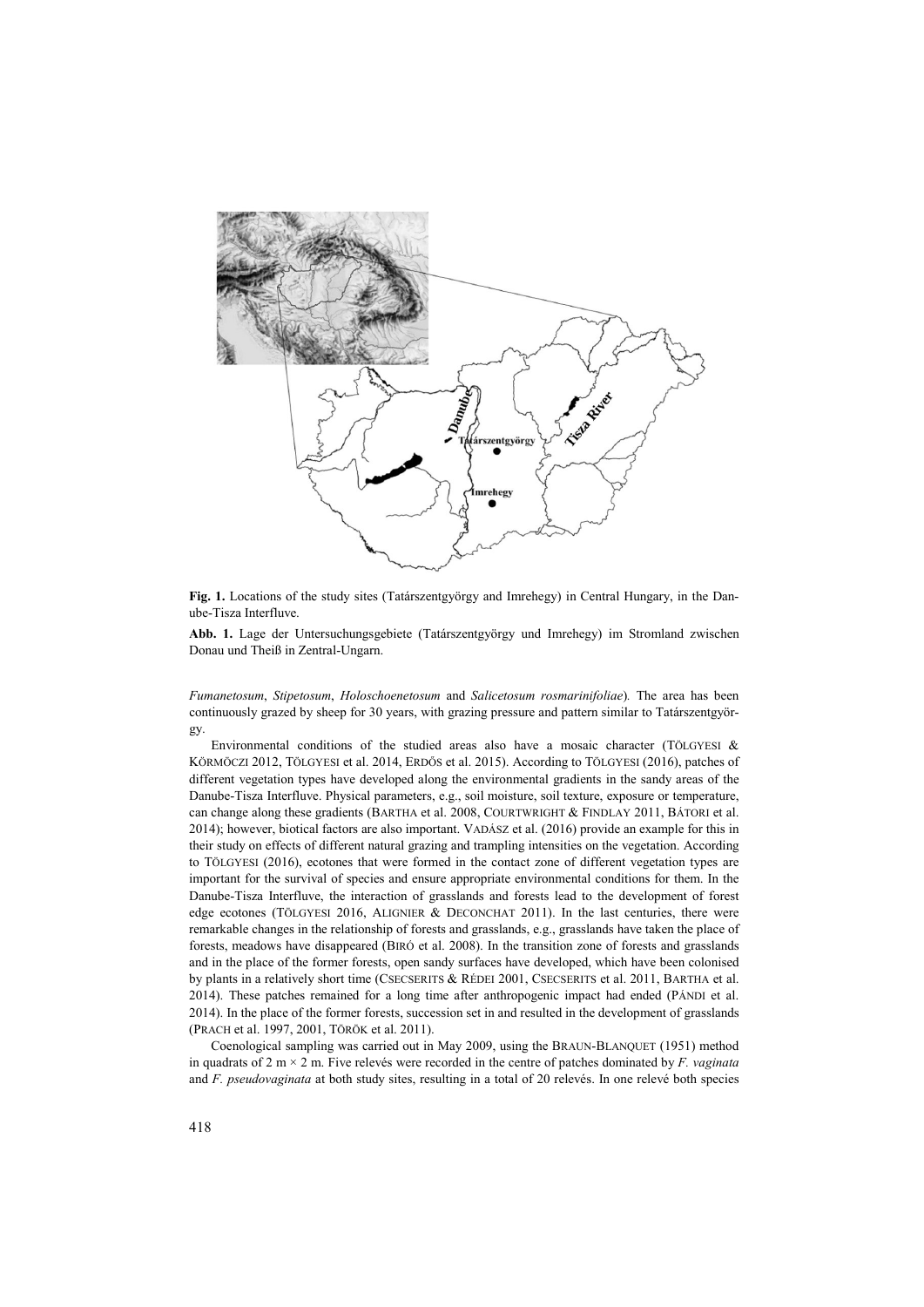occurred (*F. pseudovaginata* was dominant, and *F. vaginata* appeared with 1% cover). Species names follow the nomenclature of KIRÁLY (2009). Associations were named based on BORHIDI et al. (2012). Soil samples were also taken at the time of the botanical surveys from the depth of 0–15 and 15–30 cm from each quadrat. Soil analyses were carried out for the following parameters and with the following methods: pH (H<sub>2</sub>O, KCl) (electrometry); CaCO<sub>3</sub> (Scheibler type calcimeter); ammonium lactate (AL) soluble  $P_2O_5$ ; AL soluble  $K_2O$ , humus (Turin method). The total nitrogen content was measured in an accredited laboratory (Szent István University, Soil Chemistry Laboratory). The effects of 'grassland type' (*F. pseudovaginata* or *F. vaginata* dominated grasslands, fixed factor), and 'site nested in grassland type' (Tatárszentgyörgy and Imrehegy, random factor) on the studied soil properties were tested by linear mixed models (LMM, ZUUR et al. 2009). Soil properties that did not have normal distribution were log-transformed. For comparing the cover of the most abundant species (with cover more than 5%) in the different grassland types, Mann-Whitney U test was applied. Data were analysed using SPSS 20.0 software. Multivariate analyses of the relevés were based on the following data: (1) cover values of the vascular plant species and the cryptogam crust; (2) values of soil properties (pH [KCl], pH [H<sub>2</sub>O], humus, total N, Ca, P<sub>2</sub>O<sub>5</sub> and K<sub>2</sub>O) measured in the 0–15 cm and 15–30 cm soil layers. We used anagglomerative cluster analysis technique (HMCL2, SYN-TAX program package): The fusion algorithm was a combinatorial method (minimising the increase of variance), and the correlation was used as comparative function (PODANI 1997). Calculations were made by the SYN-TAX software (PODANI 2001).

## **3. Results**

## **3.1 Botanical results**

Altogether 76 vascular plant species occurred in the relevés of the two study sites. Twenty-three species were found in both associations, four species appeared only in *Festuca vaginata* grasslands, while 49 species occurred only in *F. pseudovaginata* grasslands. We revealed a remarkable difference in the species number of the two grassland types. *F. pseudovaginata* grasslands had a higher mean species number: The average number of species per quadrat was  $19.6$  (SD = 1.1) in Tatárszentgyörgy and  $25.2$  (SD = 4.0) in Imrehegy, while in case of the *F. vaginata* type, this value was  $10.0$  (SD = 3.4) in Tatárszentgyörgy and 11.4 (SD = 1.3) in Imrehegy. Two moss species (*Polytrichum piliferum* and *Tortula ruralis)* and two lichen species (*Cladonia magyarica* and *C. rangiformis)* occurred in the *F. vaginata* grasslands, while in *F. pseudovaginata* grasslands, there were no cryptogam species. Supplement E1 shows the dominance-abundance data of the relevés. *Festuca vaginata* and *F. pseudovaginata* relevés had common species, which are characteristic members of natural and semi-natural grasslands. Species typical of calcareous sandy grasslands (*Festucion vaginatae* Soó 1929) were *Arenaria serpyllifolia*, *Bromus squarrosus*, *Centaurea arenaria*, *Erysimum diffusum*, *Festuca vaginata*, *Fumana procumbens* and *Koeleria glauca*. Elements of acidophilous sandy grasslands (*Corynephoretalia* Klika 1934) (*Cerastium semidecandrum*, *Rumex acetosella* and *Veronica dillenii*) occurred in both types.

Moss-lichen synusiae were only found in *F. vaginata* relevés; typical species were *Cladonia magyarica*, *C. rangiformis*, *Polytrichum piliferum* and *Tortula ruralis*. Several elements of the class *Festuco-Brometea* (general grassland species) appeared in *F. pseudovaginata* relevés, e.g., *Alyssum alyssoides*, *Asparagus officinalis*, *Erophila verna*, *Hypericum perforatum*, *Phleum phleoides*, *Poa angustifolia* and *P. bulbosa* (Supplement E1). *Carex liparicarpos*, *C. stenophylla*, *Iris arenaria* (sandy and loess grassland species – *Festucetalia vaginatae* & *rupicolae*), *Viola kitaibeliana* and *Thymus praecox* (*Festucetalia vaginatae* & *valesiacae*) occurred only in *F. pseudovaginata* grasslands; these species are also character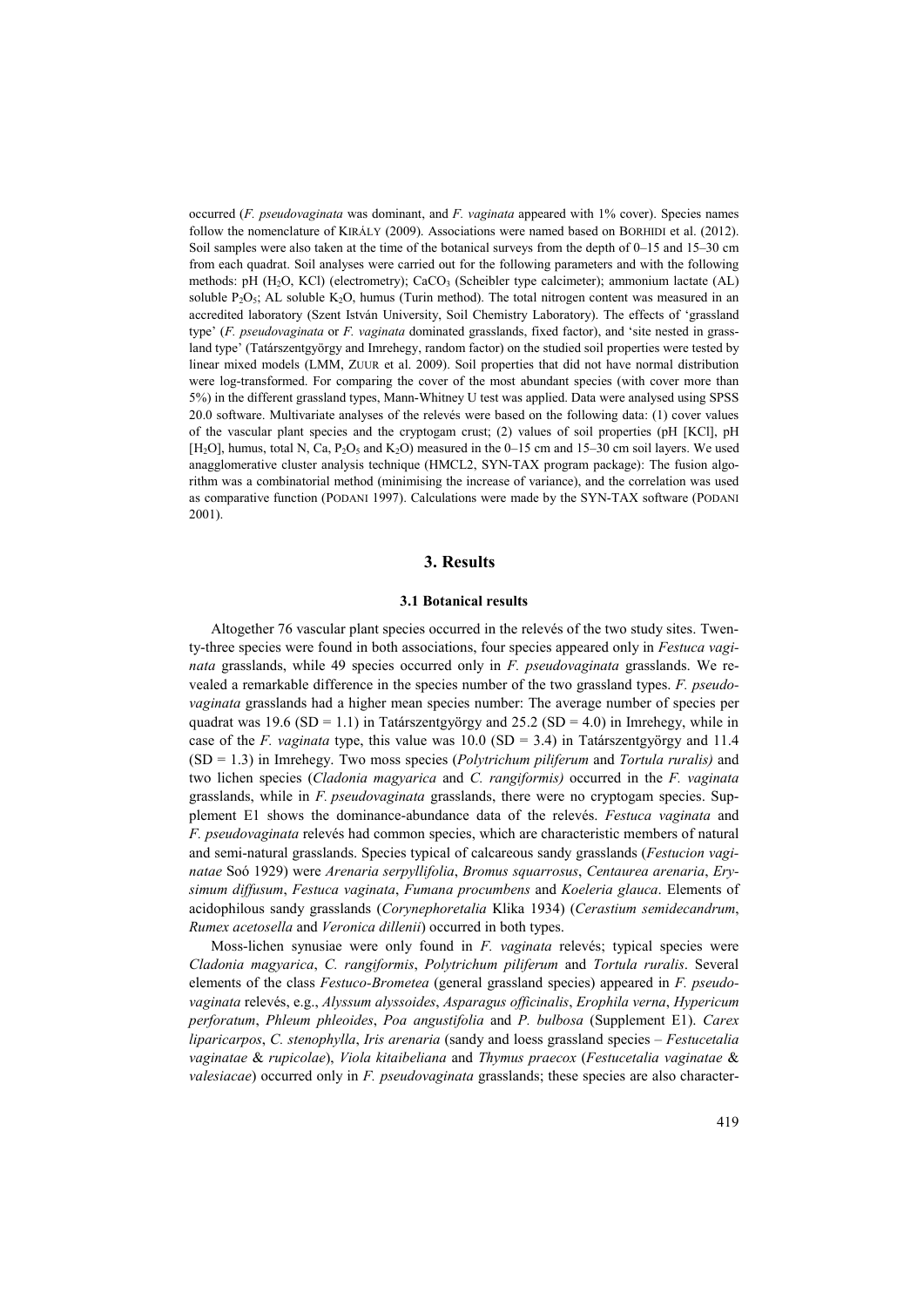istic of closed grasslands. Besides these species, fundamental separation was caused by ruderal elements of different ruderal vegetation types (*Chenopodietea*, *Chenopodietea* & *Secalietea*, *Secalietea*, *Aphanion*) such as *Ambrosia artemisiifolia*, *Anchusa officinalis*, *Anthemis austriaca*, *Apera spica-venti*, *Conyza canadensis*. In one of the *F. pseudovaginata*  relevés, a xerophilous oak forest (*Quercetea pubescentis-petraeae* Br.-Bl. 1932) element characteristic of forests (*Lithospermum officinale*) occurred. In *F. pseudovaginata* relevés, the frequency of *Cynodon dactylon* was considerably higher (Supplement E1). Based on the results of the multivariate analyses, *F. vaginata* grasslands were separated from those dominated by *F. pseudovaginata* in both sites in case we used all species for the classification (Fig. 2). Based on the results of the Mann-Whitney U test (Table 1), the cover of *Arenaria serpyllifolia*, *Cerastium semidecandrum*, *Medicago minima* and *Poa bulbosa* was higher in *F. pseudovaginata* grasslands, whereas the cover of *Plantago arenaria* was higher in *F. vaginata* grasslands.

#### **3.2 Soil parameters**

The pH of the studied topsoil was around 8 in both sites, and the CaCO3 content varied between 3 and 5%, which indicates a low lime content. The humus content was very low in all cases  $($  <  $1\%$ ). Based on the soil laboratory analyses and field data, soils can be classified as regosols. The soil type was different in the two vegetation types: In *Festuca vaginata*dominated areas, it was sandy skeletal soil, whilst in case of *F. pseudovaginata*, it was brown soil, which is characteristic of sandy forests (STEFANOVITS 1992). As shown by the



Fig. 2. Dendrogram of the studied grassland types based on species cover scores.

**Abb. 2.** Dendrogram der *Festuca vaginata*- und *F*. *pseudovaginata*-Rasen nach den Deckungswerten der beteiligten Arten.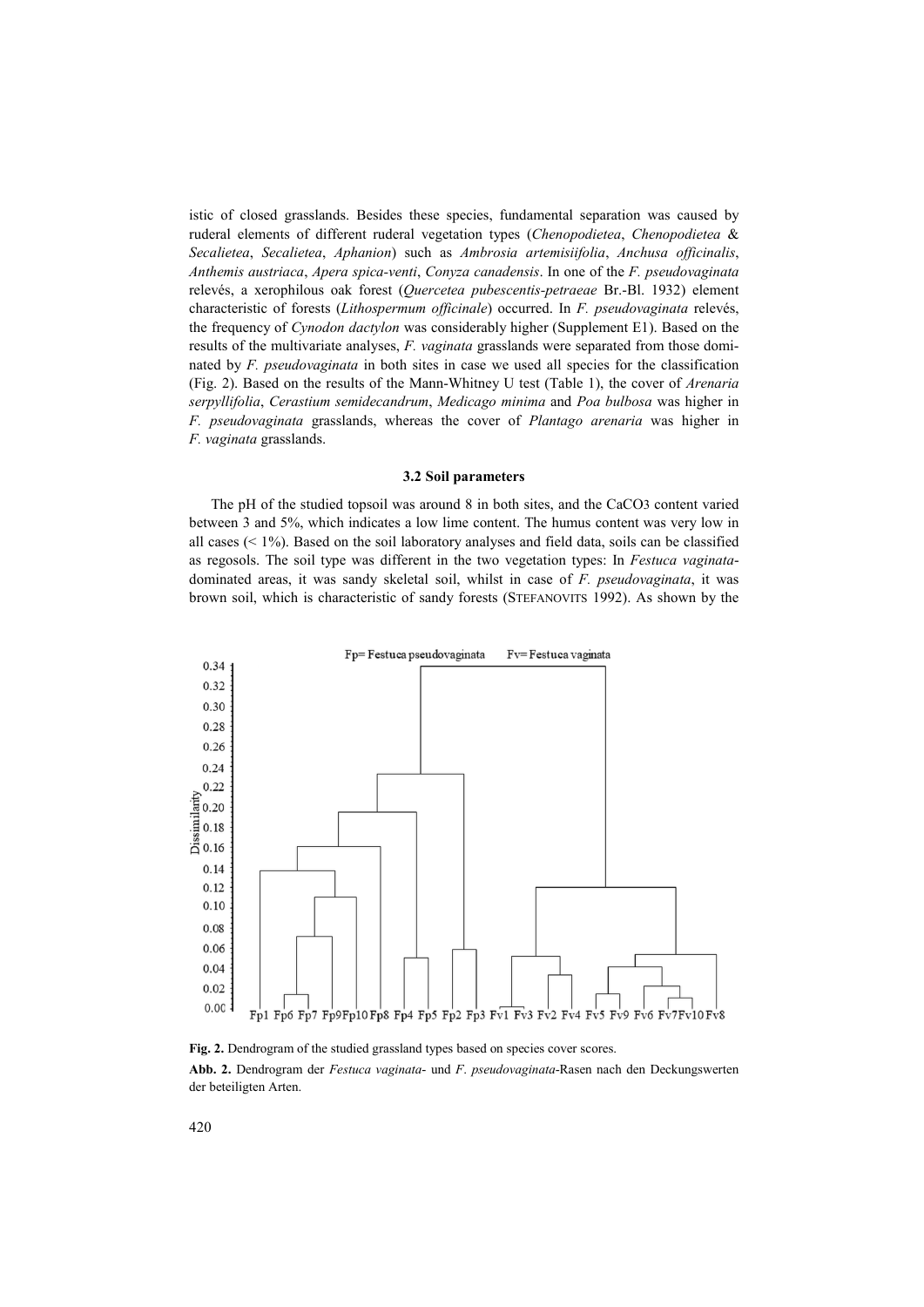|                         |                |       | Cover $(\%; \text{mean} \pm SD)$ |                           |
|-------------------------|----------------|-------|----------------------------------|---------------------------|
|                         | Mann-Whitney U | Sig.  | F. pseudovaginata<br>grasslands  | F. vaginata<br>grasslands |
| Arenaria serpyllifolia  | 7.0            | 0.001 | $2.6 + 1.5$                      | $0.4 + 0.2$               |
| Botriochloa ischaemum   | 36.5           | 0.315 | $2.3 \pm 2.9$                    | $0.9 \pm 1.7$             |
| Cerastium semidecandrum | 0.1            | 0.001 | $2.3 \pm 1.2$                    | $0.2 \pm 0.3$             |
| Euphorbia seguierana    | 48.5           | 0.912 | $1.2 \pm 1.6$                    | $0.7 \pm 0.7$             |
| Medicago minima         | 3.0            | 0.001 | $3.5 \pm 0.7$                    | $0.6 \pm 0.5$             |
| Minuartia verna         | 26.5           | 0.075 | $4.5 \pm 5.3$                    | $0.8 \pm 1.6$             |
| Plantago arenaria       | 77.5           | 0.035 | $0.8 \pm 1.1$                    | $4.8 \pm 7.7$             |
| Poa bulbosa             | 0.1            | 0.001 | $5.6 \pm 2.5$                    | $0.2 \pm 0.1$             |
| Stipa borysthenica      | 46.0           | 0.796 | $3.9 \pm 7.3$                    | $0.8 \pm 1.1$             |

**Table 1.** Results of the Mann-Whitney U test. Significant differences are marked in boldface. **Tabelle 1.** Ergebnisse des Mann-Whitney-U-Tests. Signifikante Unterschiede sind fett hervorgehoben.

**Table 2.** Results of the soil laboratory analysis for Tatárszentgyörgy and Imrehegy. Means and standard deviations of the five soil samples are given for each location.

**Tabelle 2.** Ergebnisse der Bodenanalysen für die beiden Untersuchungsgebiete Tatárszentgyörgy und Imrehegy. Mittelwert und Standardabweichung für jeden Rasentyp in jedem Gebiet unterschieden nach Bodenhorizonten.

|                      | Festuca pseudovaginata |                  | Festuca vaginata    |                   |  |
|----------------------|------------------------|------------------|---------------------|-------------------|--|
|                      | Tatárszentgyörgy       | Imrehegy         | Tatárszentgyörgy    | Imrehegy          |  |
| $0-15cm$             |                        |                  |                     |                   |  |
| pH (KCl)             | $7.34 \pm 0.21$        | $7.32 \pm 0.18$  | $7.51 \pm 0.23$     | $7.50 \pm 0.13$   |  |
| pH(H <sub>2</sub> O) | $8.11 \pm 0.27$        | $7.85 \pm 0.33$  | $8.31 \pm 0.18$     | $8.31 \pm 0.21$   |  |
| humus $(mg/kg)$      | $0.23 \pm 0.16$        | $0.84 \pm 0.81$  | $0.05 \pm 0.07$     | $0.09 \pm 0.06$   |  |
| total $N$ (mg/kg)    | $184.60 \pm 102.20$    | $105.80\pm29.41$ | 528.20±427.99       | 584.80±688.84     |  |
| Ca (%)               | $4.38 \pm 0.25$        | $4.74 \pm 0.52$  | $3.44\pm0.92$       | $3.87 \pm 1.04$   |  |
| $P_2O_5(mg/kg)$      | $15.38 \pm 1.63$       | $16.76 \pm 2.18$ | $26.84 \pm 9.48$    | $37.18 \pm 38.05$ |  |
| $K_2O$ (mg/kg)       | $32.22 \pm 2.07$       | $30.16 \pm 5.39$ | 59.50±28.56         | 53.88±39.00       |  |
| $15 - 30$ cm         |                        |                  |                     |                   |  |
| pH(KCl)              | $7.74 \pm 0.19$        | $7.70 \pm 0.25$  | $7.79 \pm 0.21$     | $7.77 \pm 0.24$   |  |
| pH(H <sub>2</sub> O) | $8.37 \pm 0.25$        | $8.37 \pm 0.18$  | $8.71 \pm 0.12$     | $8.81 \pm 0.12$   |  |
| total N (mg/kg)      | $204.00 \pm 71.83$     | 407.60±485.54    | $352.60 \pm 161.00$ | 323.40±123.89     |  |
| Ca (%)               | $3.83 \pm 1.00$        | $3.72 \pm 1.38$  | $4.01 \pm 0.81$     | $3.92 \pm 0.93$   |  |
| $P_2O_5(mg/kg)$      | $18.78 \pm 6.70$       | 33.46±29.98      | $17.64 \pm 3.41$    | $25.46 \pm 7.95$  |  |
| $K2O$ (mg/kg)        | $37.58 \pm 6.73$       | 44.86±30.58      | 39.90±7.56          | 39.16±11.46       |  |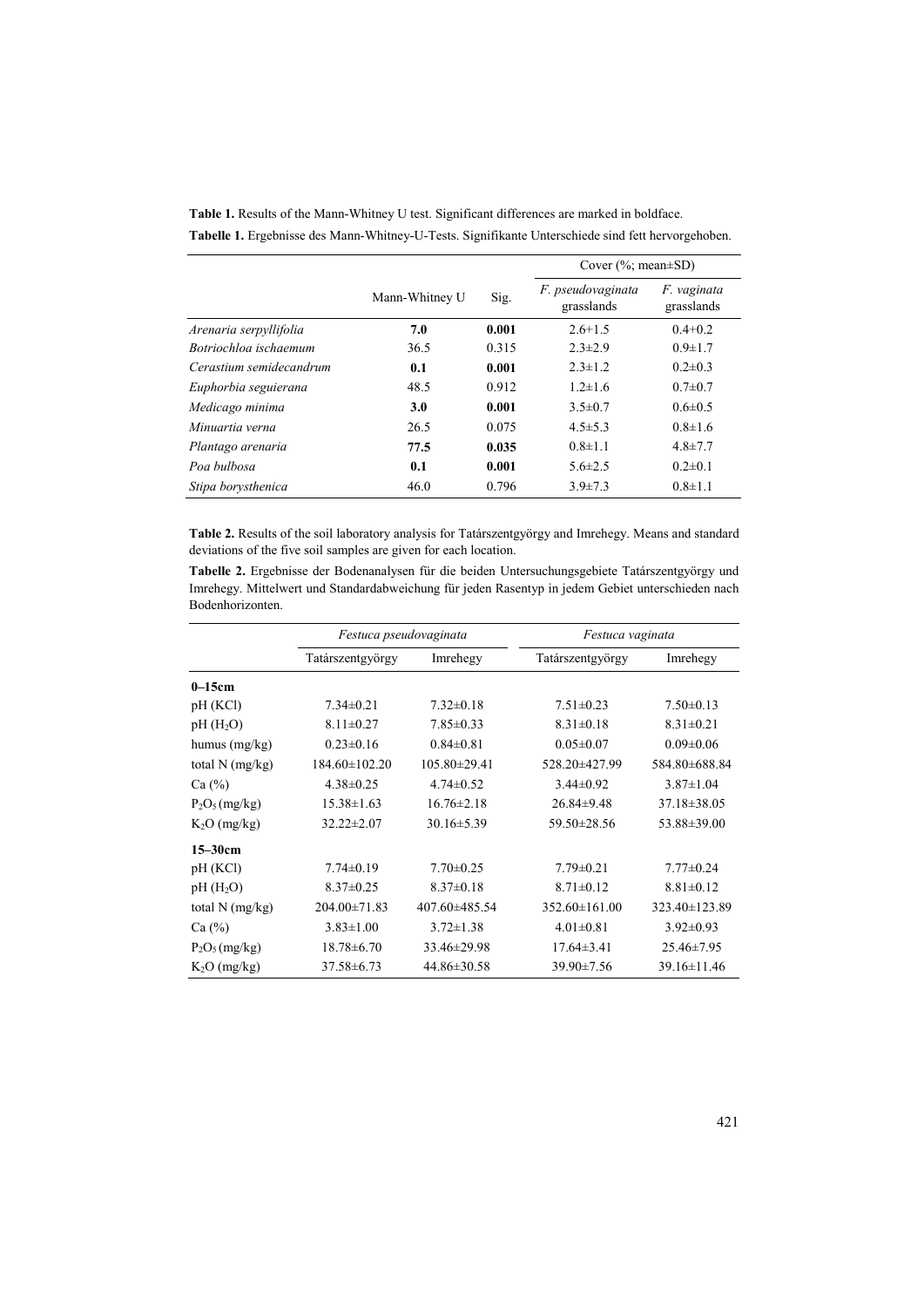**Table 3.** Results of linear mixed-effect models for testing the effects of 'grassland type' (fixed factor) and 'site' (random factor nested in 'grassland type'). Significant differences are marked in boldface.

**Tabelle 3.** Ergebnisse des linearen Mixed-Effekt Modells zur Untersuchung von 'Graslandtyp' (fester Faktor) und 'Gebiet' (Zufallsfaktor geschachtelt in 'Graslandtyp'). Signifikante Unterschiede sind fett hervorgehoben.

|                 | Grassland type |                  |      | Site             |
|-----------------|----------------|------------------|------|------------------|
|                 | F              | $\boldsymbol{p}$ | F    | $\boldsymbol{p}$ |
| $0-15$ cm       |                |                  |      |                  |
| pH [KCl]        | 218.00         | 0.005            | 0.01 | 0.980            |
| $pH$ [ $H_2O$ ] | 6.42           | 0.127            | 1.28 | 0.305            |
| humus           | 3.05           | 0.223            | 3.86 | 0.043            |
| Ca              | 13.13          | 0.068            | 0.50 | 0.615            |
| total nitrogen  | 22.77          | 0.041            | 0.51 | 0.608            |
| $P_2O_5$        | 65.10          | 0.015            | 0.10 | 0.903            |
| $K_2O$          | 30.33          | 0.031            | 0.25 | 0.780            |
| $15-30$ cm      |                |                  |      |                  |
| pH [KCl]        | 5.10           | 0.152            | 0.10 | 0.941            |
| $pH$ [ $H_2O$ ] | 73.00          | 0.013            | 0.40 | 0.709            |
| total nitrogen  | 5.80           | 0.138            | 0.19 | 0.833            |
| Ca              | 4.89           | 0.157            | 0.05 | 0.946            |
| $P_2O_5$        | 0.04           | 0.860            | 1.43 | 0.269            |
| $K_2O$          | 0.78           | 0.469            | 0.02 | 0.979            |

results of the LMM, four soil properties (pH [KCl], total nitrogen,  $AL-P_2O_5$  and  $AL-K_2O$ content) of the upper 0–15 cm layer were different in the two *Festuca*-dominated grassland types (Table 2–3) in so far as *F. vaginata-*dominated grasslands were characterised by higher values. In the  $15-30$  cm layer, there was a significant difference in pH  $[H, O]$  between the two grassland types; *F. vaginata*-dominated grasslands had higher pH values (Table 2–3). The cluster analyses of the vegetation (76 species cover and cryptogam crust cover) showed that releveés from *F. pseudovaginata* and *F. vaginata* grasslands were well separated. Similarities between the plots of the *F. vaginata* group were stronger than between the plots of the *F. pseudovaginata* group. Based on the cluster analyses using the upper 0–15 cm soil layer data, *F. pseudovaginata* and *F. vaginata* grasslands were well separated (Fig. 3a). Data from the 0–15 and 15–30 cm soil layers were applied together in the cluster analyses and for the preparation of the dendrogram, where *F. pseudovaginata* and *F. vaginata* samples were not separated (Fig. 3b).

## **4. Discussion**

Our results refine the former statement of BORHIDI et al. (2012), which suggests that the only dominant *Festuca* species of open sandy grassland vegetation is *F. vaginata*. The two types of studied *Festuca* grasslands differed considerably in their species composition. However, we found that 30% of their species pool harboured common species from the *Festucion vaginatae*, *Festucetalia vaginatae* & *valesiacae* and *rupicolae* coenotaxa. *Cynodon dactylon* indicating disturbance of the habitat occurred mainly in *F. pseudovaginata* grasslands.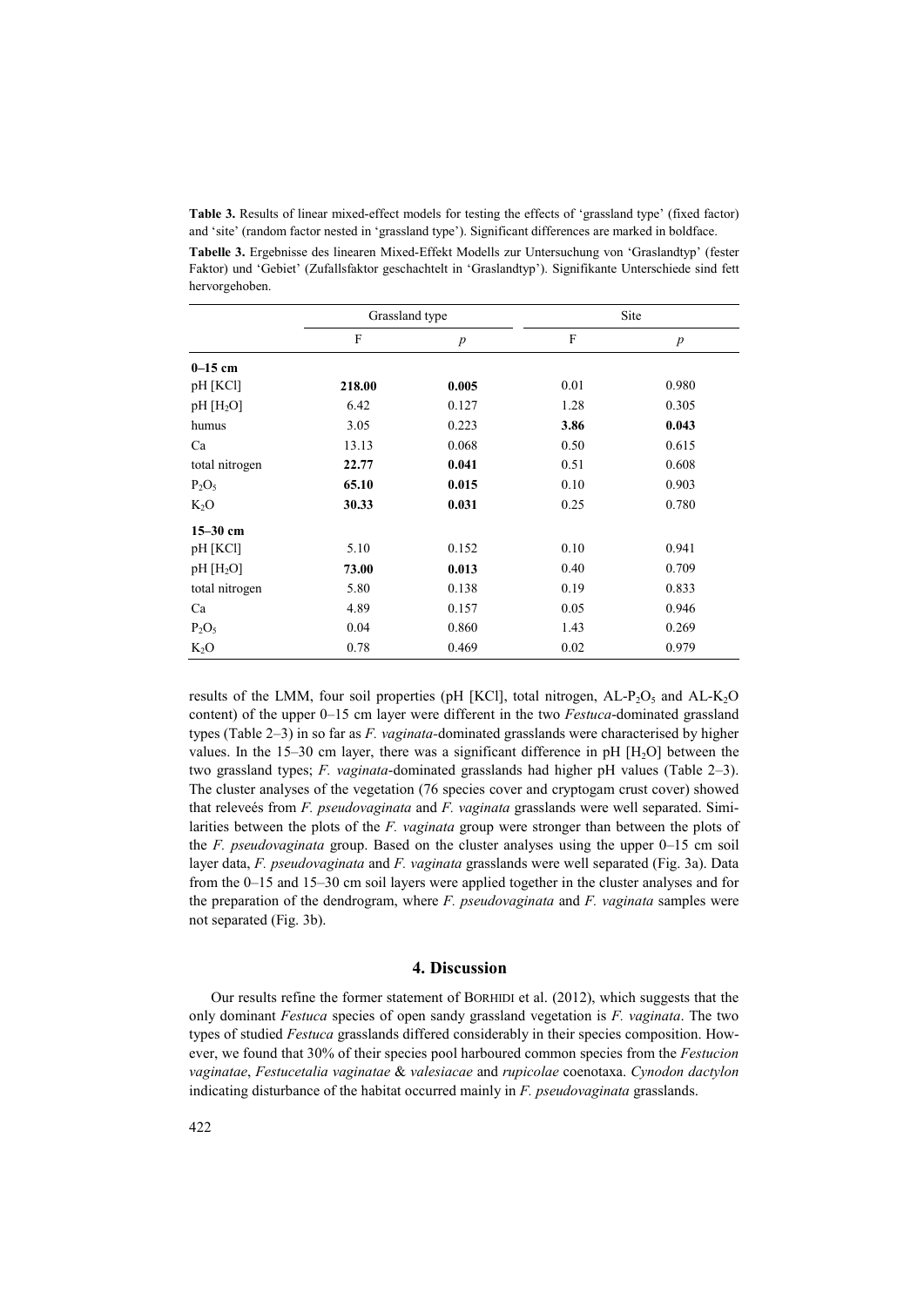

Fig. 3. Dendrogram of the studied grassland types (A) – based on soil properties measured in the upper soil layer (0–15 cm); (B) – based on the pooled soil samples of the upper (0–15 cm) and the lower (15–30 cm) layers.

**Abb. 3.** Dendrogram der *Festuca vaginata*- und *F*. *pseudovaginata*-Rasen nach (A) den Eigenschaften des Oberbodens und (B) den gemittelten Eigenschaften des Ober- und Unterbodens (0–15 cm bzw. 15–30 cm).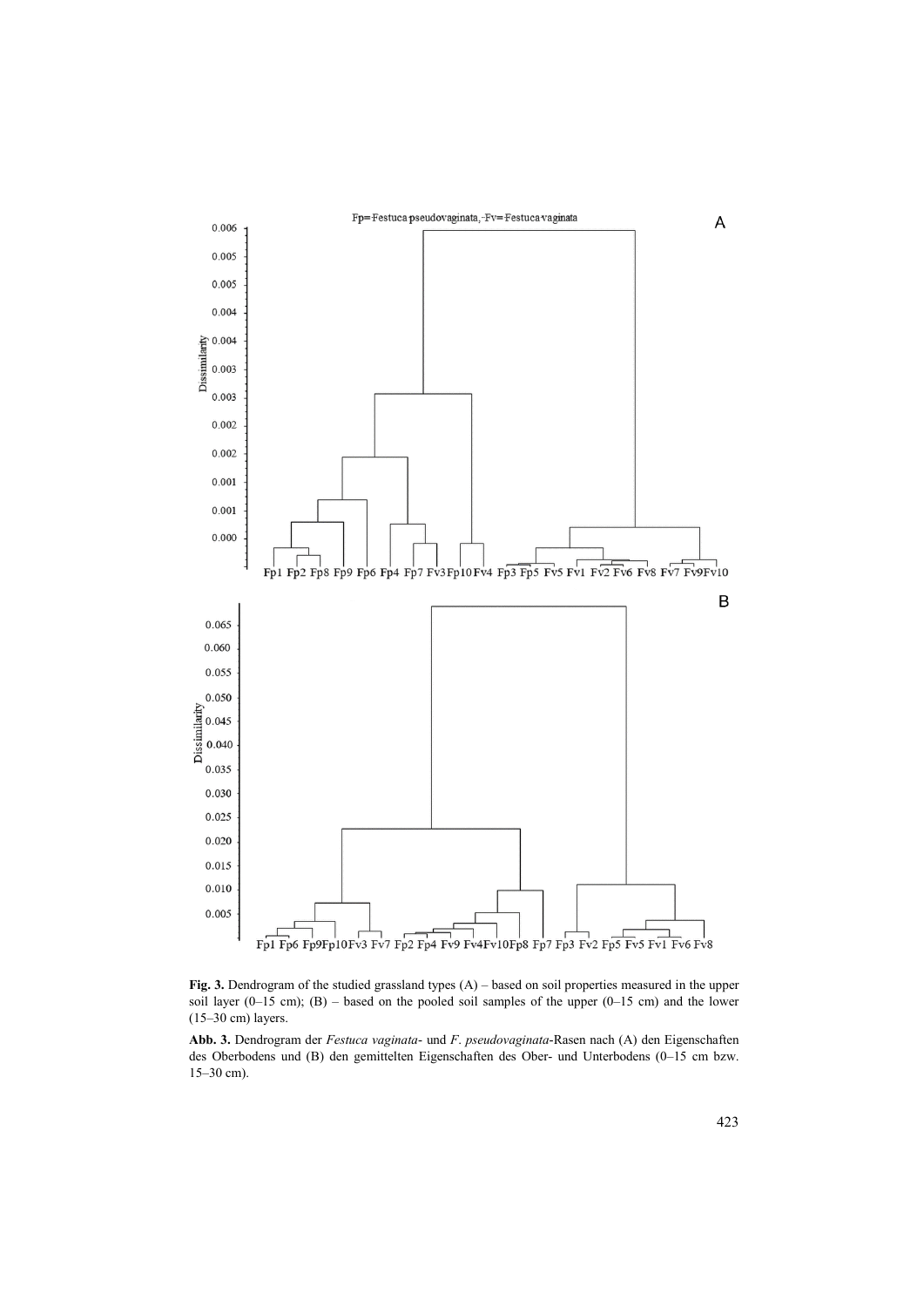Several subassociations of *Festucetum vaginatae* were described previously in the central sandy area of the Carpathian Basin. One of these, *Festucetosum wagneri* (PÓCS 1954), had the most similar species composition to our *F. pseudovaginata* relevés. The variability of the *Festucetum vaginatae* community is indicated by the fact that authors identified several species characteristic for a given facies, e.g., *Cynodon dactylon*, that played an important role in the vegetation dominated by *F. pseudovaginata*. *Cynodon dactylon* can spread in pastures, which can be regarded as an indicator of trampling and intensive grazing (SZENTES et al. 2011, 2012, DEÁK et al. 2014, TÖRÖK et al. 2014). In *F. vaginata* relevés, we did not find any remarkable signs of anthropogenic disturbance; the moss-lichen synusia was stable. BORHIDI et al. (2012) kept the association *Cynodonti-Festucetum pseudovinae* Soó (in Aszód 1935) 1957 when highlighting the role of grazing; moreover, he pointed out that this vegetation type was supposedly formed in meadows embedded in a forest matrix. These findings also seem to support the role of brown forest soil in differentiating the two communities. It is likely that the *F. pseudovaginata* community is still recovering after disturbance and that it has not yet reached an equilibrium status with the present disturbance regimes. It was proven by our results that *F. pseudovaginata* stands developed in former forest areas, which is confirmed by the brown soil type.

The species composition of the two grassland types was driven by environmental factors partly influenced by anthropogenic effects. *Festuca vaginata*-dominated grasslands were characterised by higher total nitrogen, potassium, phosphorous and pH values compared to *F. pseudovaginata* grasslands. This phenomenon can be explained by the lower biological activity (thickness of the root system) and the possible anthropogenic impact, such as mixing of lower, nutrient-poor layers with upper layers through digging and trampling in *F. pseudovaginata* grasslands. The higher nutrient content in the soil of *F. vaginata* grasslands can be explained by the differences in the soil types as well as lower anthropogenic impact in *F. vaginata*-dominated grasslands. Based on the classification results, we can state that the studied *Festuca* species are good indicators of the soil properties (BARTHA et al. 2004, 2008). *Festuca vaginata* was typical of soils that have a higher nitrogen and phosphorus content, while *F. pseudovaginata* was widespread on soils with a lower nutrient content. This implies a close connection between upper soil layer and vegetation. Harsh environmental conditions in *F. pseudovaginata* grasslands only allowed the formation of open grasslands; weed species did not appear in significant numbers. Based on our present examinations of *F. vaginata*- and *F. pseudovaginata*-dominated grasslands, we can state that differences in soil properties and disturbance in the vegetation were indicated by the different species compositions of the two grassland types. BAJOR et al. (2016), who studied open sandy vegetation after shrub encroachment and deforestation, found that after deforestation ephemeral species occurred, like in case of old-fields (PRACH et al. 2007, VALKÓ et al. 2016b) and spontaneously recovering grasslands (DEÁK et al. 2015, 2016, VALKÓ et al. 2017), and that these species were gradually replaced by perennials during succession (CSECSERITS et al. 2011, TÖRÖK et al. 2009) because of their better competition ability (PRACH et al. 1997). According to BAJOR et al. (2016), *F. pseudovaginata* was the most typical grass species that colonised the areas after deforestation.

Summarising our results, it seems conceivable that the observed compositional differences between the two communities may be ascribed to two main factors. The first one is linked to the different soil properties and related environmental stress. In this sense the early flowering strategy of *F. pseudovaginata* might be better understood as a strategy to avoid the fast ongoing of summer drought stress. Moreover, as indicated in previous works (CATORCI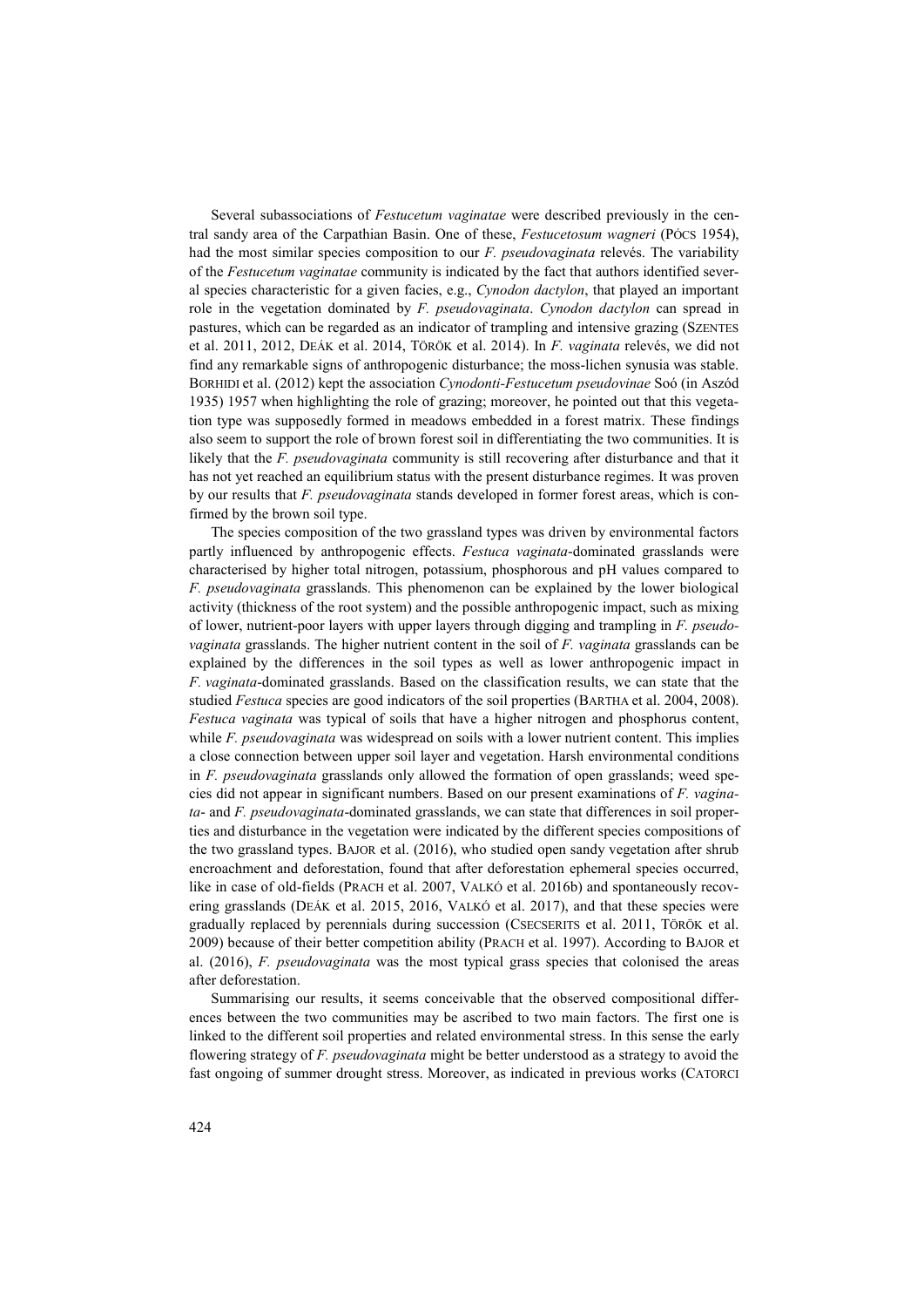& GATTI 2010, TROIANI et al. 2016), the land use legacy seems to play a key role in determining the current species composition. A further explanation of the differences between the two communities may be found in the different successional stages of the studied grasslands, as *F. pseudovaginata*-dominated grasslands might be considered as a dynamic stage of a forest vegetation series, while *F. vaginata* grasslands are in a climax stage. However, more studies are needed about this question.

#### **Erweiterte deutsche Zusammenfassung**

**Einleitung** – In den semiariden Gebieten der pannonisch-biogeographischen Region bilden offene Sandtrockenrasen auf den entsprechenden Standorten die typische Vegetation (MOLNÁR 2003). Im Stromland zwischen Donau und Theiß in Zentral-Ungarn herrschen Sandmagerrasen mit *Festuca vaginata* und *F*. *pseudovaginata* vor; dabei wurde *F*. *pseudovaginata* erst kürzlich von *F*. *vaginata* abgespalten (PENKSZA 2003). Inwieweit die beiden Arten auch unterschiedliche ökologische Ansprüche besitzen und unterschiedlich vergesellschaftet sind, war dementsprechend bislang nicht bekannt. Unser Ziel war daher die Untersuchung möglicher Unterschiede in (1) der Artenzusammensetzung und (2) den Bodenbedingungen zwischen Sandtrockenrasen mit dominantem Auftreten von *F*. *vaginata* oder *F*. *pseudovaginata*.

**Material und Methoden** – Die beiden Untersuchungsgebiete, Tatárszentgyörgy und Imrehegy, liegen in der pannonisch-biogeographischen Region in Zentral-Ungarn. In beiden Gebieten wurden im Mai 2009 Bestände mit dominanten Vorkommen von *Festuca vaginata* und *F*. *pseudovaginata* untersucht. Pro Gebiet und Vegetationstyp wurden fünf 2 × 2 m-Vegetationsaufnahmen (insgesamt 20 Aufnahmen) nach der Methode von BRAUN-BLANQUET (1951) erstellt. In jeder Aufnahmefläche wurden aus dem Oberboden (Bodentiefe 0–15 cm) und Unterboden (15–30 cm) Proben entnommen und die folgenden Parameter wurden darin gemessen: pH-Wert in KCl und H2O sowie die Gehalte an Humus, Gesamtstickstoff, Phosphat, Kalzium und Kalium. In den statistischen Analysen wurden die beiden Vegetationstypen als Faktor 'Graslandtyp' (*F*. *pseudovaginata*- vs. *F*. *vaginata*-Rasen) und die beiden Gebiete als Faktor 'Gebiet' (Tatárszentgyörgy vs. Imrehegy) definiert. Mit linearen gemischten Modellen (LMM; ZUUR et al. 2009) wurden dann die Effekte des 'Graslandtyps' (als fester Faktor) und 'Gebiets' (als Zufallsfaktor verschachtelt in 'Graslandtyp') auf die Bodenbedingungen untersucht. Unterschiede in der Deckung der häufigsten Arten (mit >5 % Deckung) zwischen den beiden Graslandtypen wurden mit Mann-Whitney-U-Tests untersucht. Mithilfe von hierarchischer agglomerativer Clusteranalyse wurden die Aufnahmeflächen nach deren Artenkombination (inkl. Deckungsgraden) und Bodeneigenschaften in Dendrogrammen angeordnet. Alle Analysen wurden mit SPSS 20.0 durchgeführt.

**Ergebnisse** – Insgesamt (in allen 20 Aufnahmen) konnten wir 76 Gefäßpflanzenarten nachweisen, davon 23 Arten in beiden Rasentypen, vier Arten nur in *Festuca vaginata*-Rasen und 49 Arten nur im *F*. *pseudovaginata*-Rasen. Die beiden Rasentypen unterschieden sich in ihrem Artenreichtum deutlich. Mit 19,6  $\pm$  1,1 Arten pro Aufnahmefläche (Mittelwert und Standardabweichung) in Tatárszentgyörgy bzw. 25,2 ± 4,0 Arten in Imrehegy waren die *F*. *pseudovaginata*-Rasen artenreicher als die *F*. *vaginata*-Rasen welche in Tatárszentgyörgy  $10,0 \pm 3,4$  Arten und in Imrehegy  $11,4 \pm 1,3$  Arten aufwiesen. Die Clusteranalyse mit allen Arten trennte die *F*. *vaginata*- und *F*. *pseudovaginata*-Rasen in beiden Gebieten voneinander (Abb. 2). In den *F*. *pseudovaginata*-Rasen erreichten *Arenaria serpyllifolia*, *Cerastium semidecandrum*, *Medicago minima* und *Poa bulbosa* eine signifikant höhere Deckung, während in den *F*. *vaginata*-Rasen nur *Plantago arenaria* eine höhe Deckung zeigte (Tab. 1). Beide Rasentypen unterschieden sich auch in ihren Bodenbedingungen. Der pH (KCl)-Wert und die Gehalte an Gesamtstickstoff, Phosphat und Kalium lagen im Oberboden der *F*. *vaginata*-Rasen höher (Tab. 2–3). Im Unterboden lag dagegen in den *F*. *vaginata*-Rasen nur der pH (H2O)-Wert höher. Zudem unterschieden sich die beiden Vegetationstypen in ihrem Bodentyp. In *F*. *vaginata*-Rasen war dies ein sandiger Skelettboden und in den *F*. *pseudovaginata*-Rasen eine Braunerde (welche im Gebiet eher für Wälder auf Sandböden typisch ist) (STEFANOVITS 1992).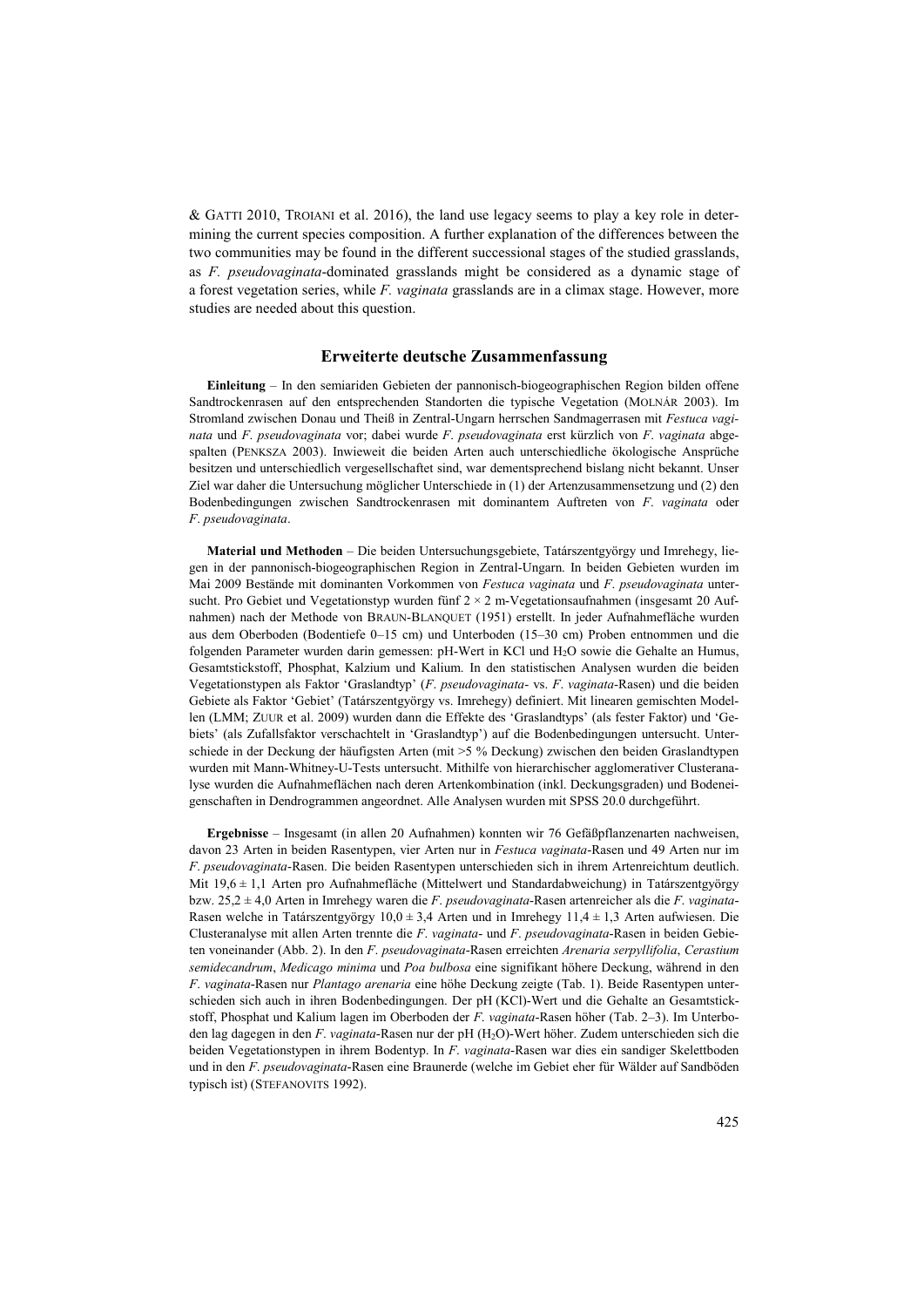**Diskussion** – Die von *Festuca vaginata* und *F*. *pseudovaginata* aufgebauten Rasen unterschieden sich in ihrer Artenzusammensetzung erheblich; dieser Unterschied dürfte v. a. an unterschiedlichen Umweltbedingungen liegen aber auch an unterschiedlichen anthropogenen Einflüssen. Die Böden der *F*. *vaginata*-Rasen wiesen insgesamt höhere Konzentrationen an Gesamt-Stickstoff, Kalium und Phosphor sowie höhere pH-Werte auf. Dies kann durch die geringere Durchwurzelung der Böden der *F*. *vaginata*-Rasen und den damit verbundenen geringeren Nährstoffentzug erklärt werden. Auch könnte die unterschiedliche Landnutzung der Bestände die unterschiedlichen Bodenbedingungen erklären. So war durch die militärische Nutzung der Flächen der *F*. *pseudovaginata*-Rasen offenbar nährstoffarmer Boden aus tieferen Schichten in den Oberboden eingearbeitet worden. In den *F*. *vaginata*-Beständen waren dagegen keine auffälligen Spuren solcher anthropogenen Störungsereignisse vorhanden. Auch erlauben die in den *F*. *pseudovaginata*-Rasen anscheinend extremeren Umweltbedingungen offenbar nur die Ausbildung einer sehr offenen Vegetation, ohne dass Unkräuter stärker in Erscheinung treten. Daher konstituieren wir, dass unterschiedliche Bodenbedingungen und Störungsintensitäten durch eine unterschiedliche frühere Landnutzung die Ausbildung der beiden Rasentypen bedingen. Die in den *F*. *pseudovaginata*-Rasen schlechteren Nährstoffbedingungen könnten dabei auch zu einem stärkeren Umweltstress in den *F*. *pseudovaginata*-Rasen führen. In diesem Sinn könnte man die frühere Blüte von *F*. *pseudovaginata* als eine Strategie zur Vermeidung von zu viel Stress interpretieren, indem die Pflanzen durch frühes Blühen wohl dem sommerlichen Trockenstresses etwas ausweichen können. Zusätzlich könnte eine frühere Landnutzung für die unterschiedliche Artenzusammensetzung der Bestände eine Rolle spielen (CATORCI & GATTI 2010, TROIANI et al. 2016). Eine weitere Erklärung der Unterschiede zwischen den beiden Gesellschaften könnte darin liegen, dass es sich evtl. um unterschiedliche Sukzessionsstadien handelt. Die *F*. *pseudovaginata*-Rasen wachsen auf potentiellen Waldstandorten und würden sich bei ausbleibender Nutzung langfristig wohl wieder bewalden, während sich die *F*. *vaginata*-Rasen eher im Klimax befinden, also vermutlich natürlich offen sind. Insgesamt sollten zur Frage der potentiellen natürlichen Vegetation auf den Flächen jedoch genauere Studien stattfinden.

#### **Acknowledgements**

This work was supported by OTKA K-125423 project and the Research Centre of Excellence– /11476– 3//201/6//FEKUT./

## **Supplements**

**Additional supporting information may be found in the online version of this article. Zusätzliche unterstützende Information ist in der Online-Version dieses Artikels zu finden.**

**Supplement E1.** Synthetic data of *Festuca vaginata* and *Festuca pseudovaginata* dominated relevés. **Anhang E1.** Vegetation der *Festuca vaginata*- und *F. pseudovaginata*-Rasen.

#### **References**

- ALIGNIER, A. & DECONCHAT, M. (2011)[: Variability of forest edge effect on vegetation implies recon](https://scholar.google.com/citations?view_op=view_citation&hl=fr&user=W49VQWwAAAAJ&citation_for_view=W49VQWwAAAAJ:u-x6o8ySG0sC)[sideration of its assumed hypothetical pattern.](https://scholar.google.com/citations?view_op=view_citation&hl=fr&user=W49VQWwAAAAJ&citation_for_view=W49VQWwAAAAJ:u-x6o8ySG0sC) – Appl. Veg. Sci. 14: 67–74.
- BAJOR, Z., ZIMMERMANN, Z., SZABÓ, G. et al. (2016): Effect of conservation management practices on sand grassland vegetation in Budapest, Hungary. – Appl. Ecol. Env. Res. 14: 233–247.
- BARTHA, S., CAMPETELLA, G., CANULLO, R., BÓDIS, J. & MUCINA, L. (2004): On the importance of fine-scale spatial complexity in vegetation restoration. – Int. J. Ecol. Env. Sci. 30: 101–116.
- BARTHA, S., CAMPETELLA, G., RUPRECHT, E., KUN, A., HÁZI, J., HORVÁTH, A., VIRÁGH, K. & MOL-NÁR, Z. (2008): Will interannual variability in sand grassland communities increase with climate change? – Com. Ecol. 9 (Suppl): 13–21.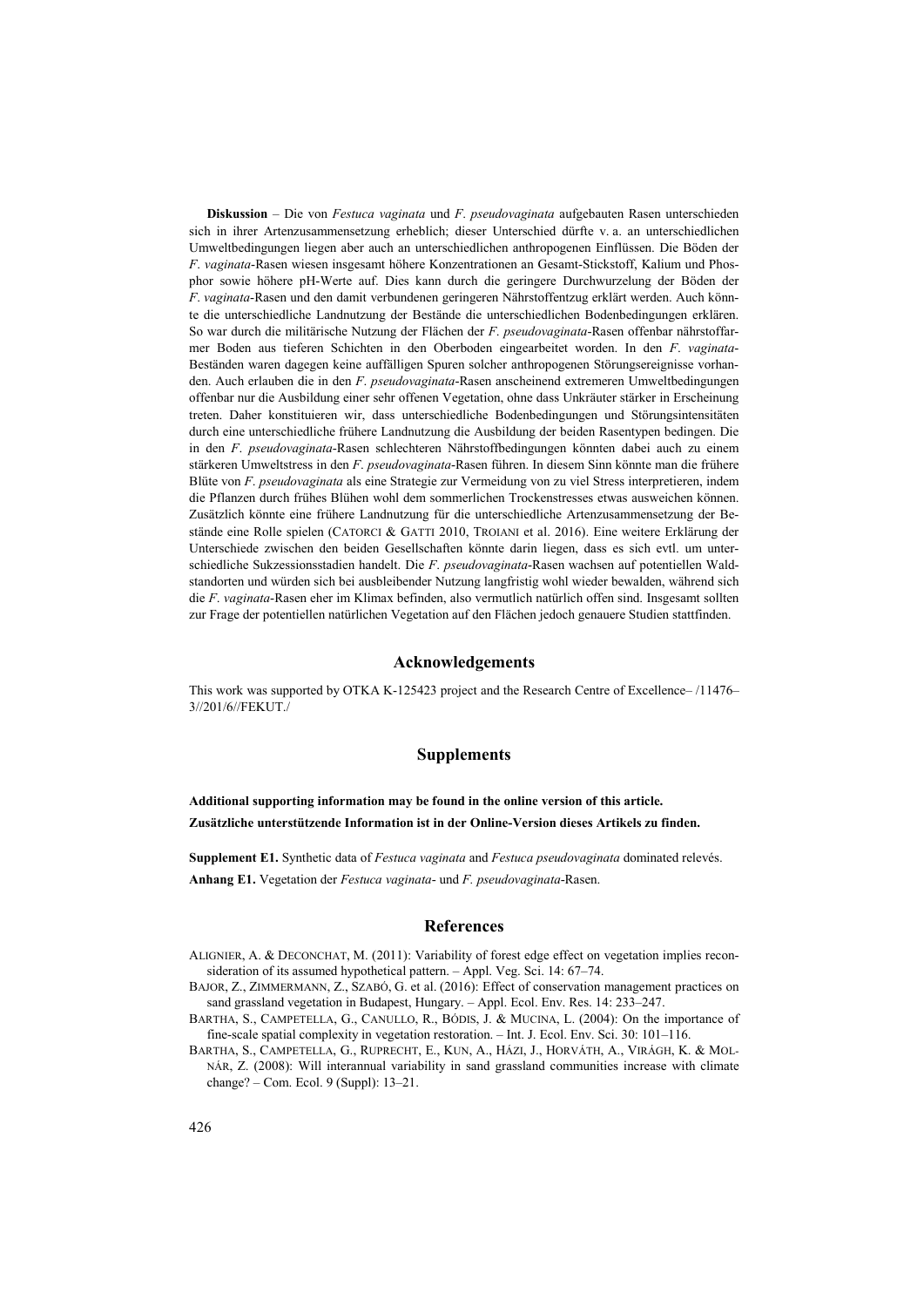- BARTHA, S., SZENTES, S., HORVÁTH, A. et al. (2014): Impact of mid-successional dominant species on the diversity and progress of succession in regenerating temperate grasslands. – Appl. Veg. Sci. 17: 201–213.
- BÁTORI, Z., LENGYEL, A., MARÓTI, M., KÖRMÖCZI, L., TÖLGYESI, C., BÍRÓ, A., TÓTH, M., KINCSES, Z., CSEH, V. & ERDėS, L. (2014): Microclimate-vegetation relationships in natural habitat islands: species preservation and conservation perspectives. - Időjárás 118: 257-281.
- BIRÓ, M., RÉVÉSZ, A., MOLNÁR, Z., HORVÁTH, F. & CZÚCZ, B. (2008): Regional habitat pattern of the Danube-Tisza Interfluve in Hungary II: The sand, the steppe and the riverine vegetation, degraded and regenerating habitats, regional habitat destruction. – Acta Bot. Hung. 50: 19–60.
- BORHIDI, A., KEVEY, B. & LENDVAI, G. (2012): Plant communities of Hungary. –AkadémiaiKiadó, Budapest: 544 pp.
- BRAUN-BLANQUET, J. (1951): Pflanzensoziologie. Grundzüge der Vegetationskunde. 2 Aufl. Springer, Wien: 631 pp.
- CATORCI, A. & GATTI, R. (2010): Floristic composition and spatial distribution assessment of montane mesophilous grasslands in the central Apennines, Italy: A multi-scale and diachronic approach. – Plant Biosyst. 144: 793–804.
- COURTWRIGHT, J. & FINDLAY, S.E.G. (2011): Effects of microtopography on hydrology, physicochemistry, and vegetation in a tidal swamp of the Hudson River. – Wetlands 31: 239–249.
- CSECSERITS, A., CZÚCZ, B., HALASSY, M., KRÖEL-DULAY, G., RÉDEI, T., SZABÓ, R., SZITÁR, K. & TÖRÖK, K. (2011): Regeneration of sandy old fields in the forest steppe region of Hungary. – Plant Biosyst. 145: 715–729.
- CSECSERITS, A. & RÉDEI, T. (2001): Secondary succession on sandy old fields in Hungary. Appl. Veg. Sci. 4: 63–74.
- DEÁK, B., VALKÓ, O., ALEXANDER, C., MÜCKE, W., KANIA, A., TAMÁS, J. & HEILMEIER, H. (2014): Fine-scale vertical position as an indicator of vegetation in alkali grasslands – Case study based on remotely sensed data. – Flora 209: 693–697.
- DEÁK, B., VALKÓ, O., TÖRÖK, P., KELEMEN, A., MIGLÉCZ, T., SZABÓ, S., SZABÓ, G. & TÓTHMÉRÉSZ, B. (2015): Micro-topographic heterogeneity increases plant diversity in old stages of restored grasslands. – Basic Appl. Ecol. 16: 291–299.
- DEÁK, B., HÜSE, B. & TÓTHMÉRÉSZ, B. (2016): Grassland vegetation in urban habitats Testing ecological theories. – Tuexenia 36: 379–393.
- ERDėS, L, TÖLGYESI, C., CSEH, V., TOLNAY, D., CSERHALMI, D., KÖRMÖCZI, L., GELLÉNY, K. & BÁTORI, Z. (2015): Vegetation history, recent dynamics and future prospects of a Hungarian sandy forest-steppe reserve: forest-grassland relations, tree species composition and size-class distribution. – Com. Ecol. 16: 95–105.
- FEKETE, G., PRÉCSÉNYI, I., MOLNÁR, E. & MELKÓ, E. (1976): Niche studies on some plant species of a grassland community. I. Comparison of various measurements. – Acta Bot. Hung. 22: 321–354.
- HARASZTHY, L. (Ed.) (2014): Natura 2000 fajok és élőhelyek Magyarországon. (Natura 2000 species and habitats in Hungary) [in Hungarian]. – Pro Vértes Közalapítvány, Csákvár: pp. 955.
- KÁRPÁTI, I. & KÁRPÁTI, V. (1954): The aspects of the calciphilous turf (*Festucetum vaginatae danubiale*) in the environs of Vácrátót in 1952. – Acta Bot. Hung. 1: 129–157.
- KELEMEN, A., VALKÓ, O., KRÖEL-DULAY, G., DEÁK, B., TÖRÖK, P., TÓTH, K., MIGLÉCZ, T. & TÓTHMÉRÉSZ, B. (2016): The invasion of common milkweed (*Asclepias syriaca*) in sandy old fields – Is it a threat to the native flora? – Appl. Veg. Sci.19: 218–224.
- KIRÁLY, G. (2009): Új magyar füvészkönyv. Magyarország hajtásos növényei (New Hungarian Herbal. The Vascular Plants of Hungary. Identification Key) [in Hungarian]. Aggtelek National Park Directorate, Jósvafő: 616 pp.
- KISS, T., LÉVAI, P., FERENCZ, Á. et al. (2011): Change of composition and diversity of species and grassland management between different grazing intensity in Pannonian dry and wet grasslands. – Appl. Ecol. Env. Res. 9: 197–230.
- KOVÁCS-LÁNG, E. & SZABÓ, M. (1971): Changes of soil humidity and its correlation to phytomass production in sandy meadow associations. – Annal. Univ. Sci. Budapestinensis, Sect. Biol. 13: 115– 126.
- MOLNÁR, Z. (2003): Dry sand vegetation of the Kiskunság. Természet BÚVÁR Alapítvány Kiadó, Budapest: 159 pp.
- NOSEK, J. (1986): Spatial processes in a grassland community. V. Acta Bot. Hung. 32: 97–108.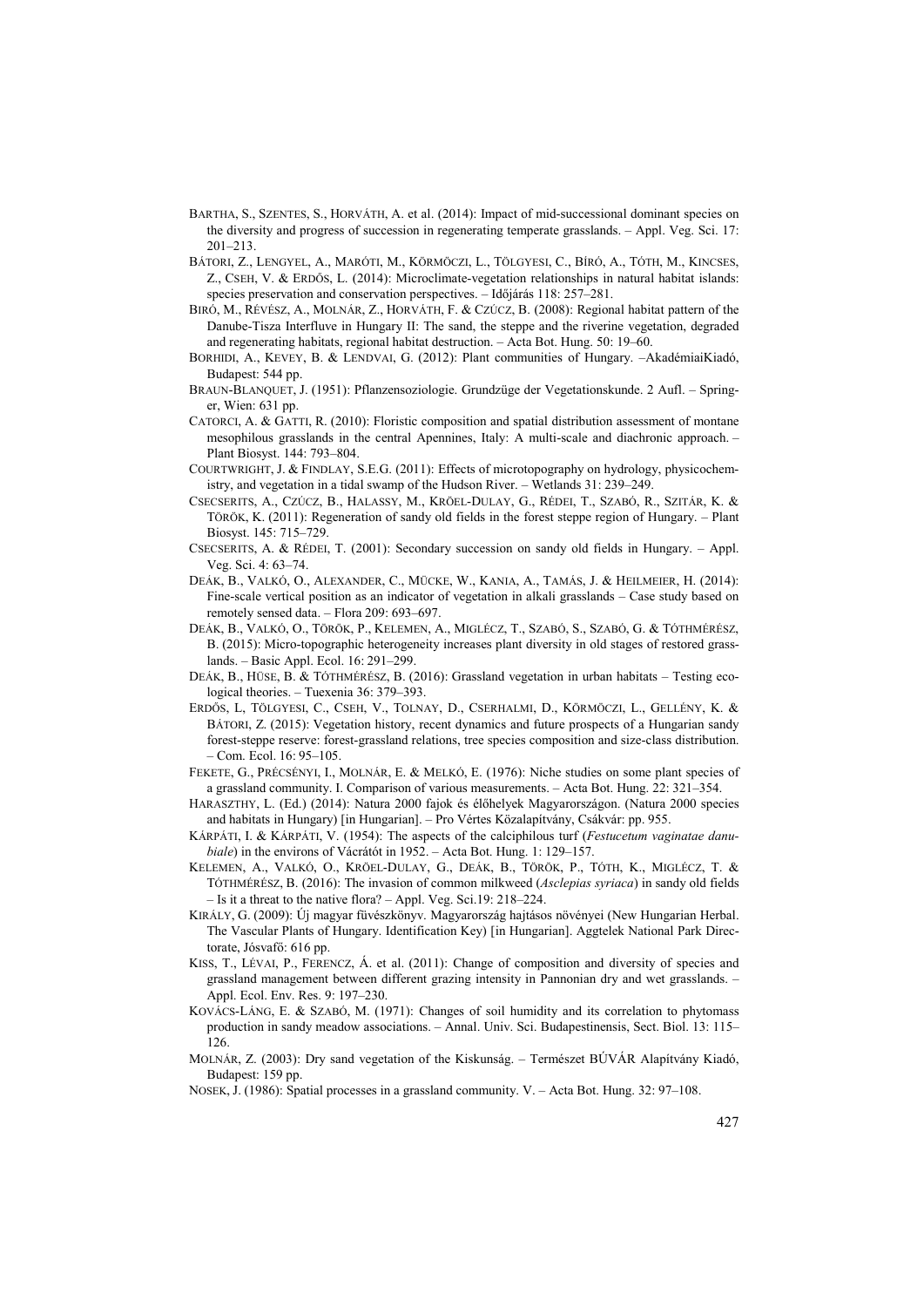- PÁNDI, I., PENKSZA, K., BOTTA-DUKÁT, Z. & KRÖEL-DULAY, G. (2014): People move but cultivated plants stay: Abandoned farmsteads support the persistence and spread of alien plants. –Biodivers. Conserv. 23: 1289-1302.
- PÉCZELY, G. (2006): Éghajlattan (Climatology) [in Hungarian]. NemzetiTankönyvkiadó, Budapest: 336 pp.
- PENKSZA, K. (2003): *Festuca pseudovaginata*, a new species from sandy areas of the Carpathian Basin. – Acta Bot. Hung. 45: 356–372.
- PENKSZA, K. (2013): Gyepterületek természetvédelmi gyepgazdálkodási vizsgálatai. (Nature conservational and grassland management studies of Hungarian grasslands) [in Hungarian, with English summaries]. – Doctor of the Hung. Acad. of Sci. thesis, Gödöllő: 236 pp.
- PENKSZA, K., SZENTES, S., HÁZI, J., TASI, J., BARTHA, S. & MALATINSZKY, Á. (2009): Grassland management and nature conservation in natural grasslands of the Balaton Uplands National Park, Hungary. – Grassl. Sci. Eur. 15: 512–515.
- PÓCS, T. (1954): A rákoskereszturi "Akadémiaierdö" vegetációja. (Die Vegetation des "Akademischen Waldes" in Rákoskeresztur) [in Hungarian, with German summaries]. – Bot. Közlem. 45: 283–294.
- PODANI, J. (1997): Syn-Tax 5.1: New version for PC and Macintosh computers. Coenoses 12: 149–152.
- PODANI, J. (2001). SYN–TAX IV. Computer programs for data analysis in ecology and systematics. In: FEOLI, E. & ORLÓCZI, L. (Eds.): Computer assisted vegetation analysis, Chapter 39: 437–452. Springer, Berlin.
- PRACH, K., BARTHA, S., JOYCE, C.B., PYŠEK, P., VAN DIGGELEN, R. & WIEGLEB, G. (2001): The role of spontaneous vegetation succession in ecosystem restoration: A perspective. – Appl. Veg. Sci. 4: 111–114.
- PRACH, K., LEPŠ, J. & REJMÁNEK, M. (2007): Old Field Succession in Central Europe: Local and Regional Patterns. – In: CRAMER, V.A. & HOBBS, R.J. (Eds.): Old fields: dynamics and restoration of abandoned farmland:180–202. Island Press, Washington, DC.
- PRACH, K., PYŠEK, P. & ŠMILAUER, P. (1997): Changes in species traits during succession: A search for pattern. – Oikos 79: 201–205.
- ŠMARDA, P., ŠMERDA, J., KNOLL, A., BURESŠ, P. & DANIHELKA, J. (2007): Revision of Central European taxa of *Festuca* ser. Psammophilae Pawlus: morphometrical, karyological and AFLP analysis. *–* Plant Syst. Evol*.* 266: 194–232.
- STEFANOVITS, P. (1992): Talajtan (Soil sciences) [in Hungarian]. Mezőgazda Kiadó, Budapest: 379 pp.
- SZENTES, S., DANNHAUSER, C., COETZEE, R. & PENKSZA, K. (2011): Biomass productivity, nutrition content and botanical investigation of Hungarian Grey cattle pasture in Tapolca basin. – Anim. Welf., Etol. Tartástechnol. 7: 180–198.
- SZENTES, S., SUTYINSZKI, Z., SZABÓ, G., ZIMMERMANN, Z., HÁZI, J., WICHMANN, B., HUFNÁGEL, L., PENKSZA, K. & BARTHA, S. (2012): Grazed Pannonian grassland beta-diversity changes due to C4 yellow bluestem. – Cent. Eur. J. Biol. 7: 1055–1065.
- SZUJKÓNÉ-LACZA, J. & KOVÁTS, D. (1993): The Flora of the Kiskunság National Park. Magyar TermészettudományiMúzeum, Budapest: 469 pp.
- TÄLLE, M., DEÁK, B., POSCHLOD, P., VALKÓ, O., VESTERBERG, L. & MILBERG, P. (2016): Grazing vs. mowing: a meta-analysis of biodiversity benefits for grassland management. – Agric. Ecosys. Environ. 15: 200–212.
- TÖLGYESI, C. (2016): Gyepközösségek közötti ökotonok dinamikája egyirányú és fluktuáló vízállapotváltozás mellett. (Dynamics of grassland ecotones under unidirectional and fluctuating water regime changes) [in Hungarian] – PhD. Thesis, Szeged: 94 pp.
- TÖLGYESI, C., BÁTORI, Z. & ERDėS, L. (2014): Using statistical tests on relative ecological values to compare vegetation units – different approaches and weighting methods. – Ecol. Indic. 36: 441–446.
- TÖLGYESI, C., BÁTORI, Z., ERDėS, L., GALLÉ, R. & KÖRMÖCZI, L. (2015): Plant diversity patterns of a Hungarian steppe-wetland mosaic in relation to grazing regime and land use history. – Tuexenia 35: 399–416.
- TÖLGYESI, C. & KÖRMÖCZI, L. (2012): Sturctural changes of a Pannonian grassland plant community in relation to the decrease of water avialability. – Acta Bot. Hung. 54 (3–4): 413–431.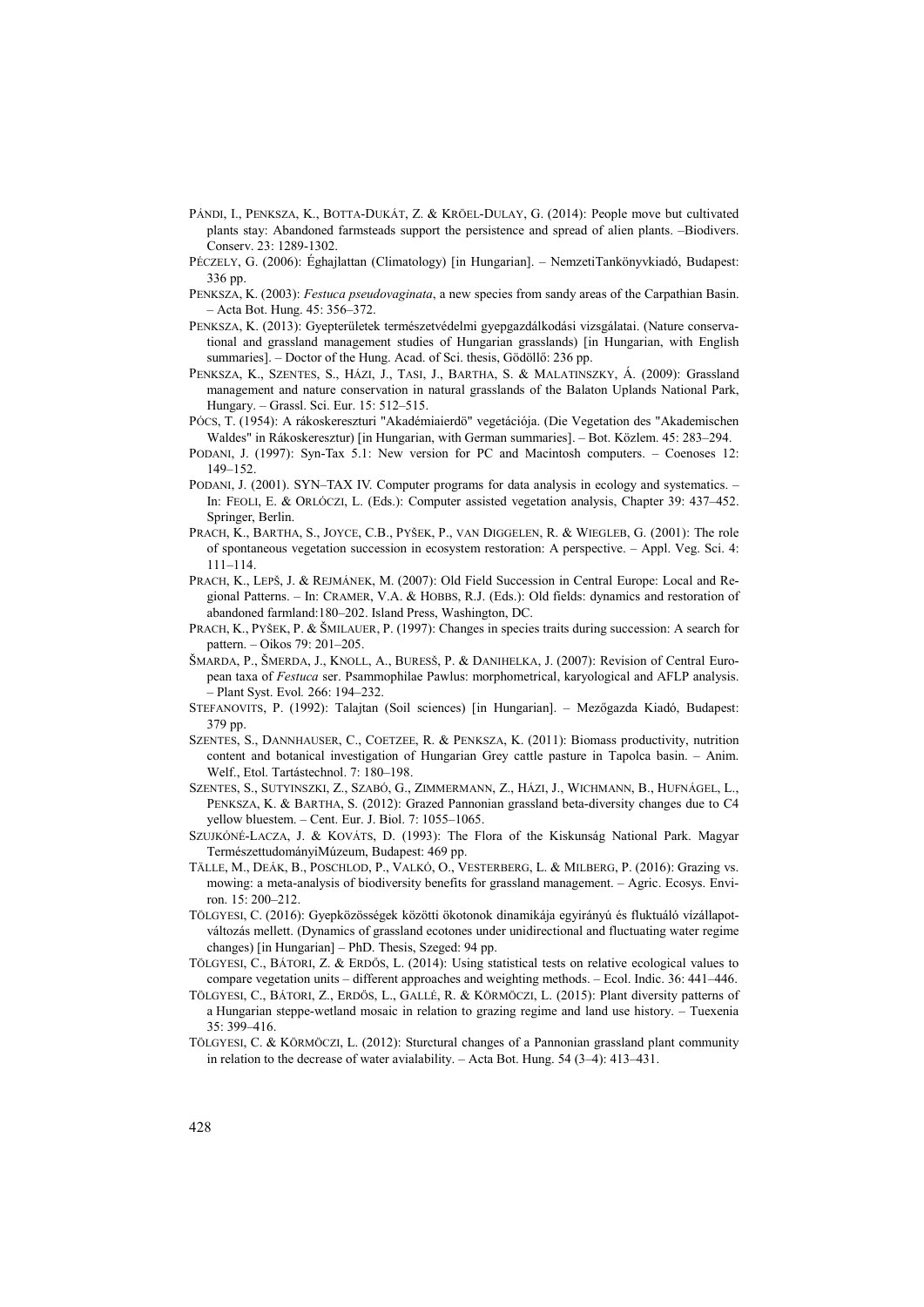- TÖRÖK, P., KELEMEN, A., VALKÓ, O., DEÁK, B., LUKÁCS, B. & TÓTHMÉRÉSZ, B. (2011): Lucernedominated fields recover native grass diversity without intensive management actions. – J. Appl. Ecol. 48: 257–264.
- TÖRÖK, P., MATUS, G. & PAPP, M. (2009): Seed bank and vegetation development of sandy grasslands after goose breeding. – Folia Geobot. 44: 31–46.
- TÖRÖK, P., VALKÓ, O., DEÁK, B., KELEMEN, A. & TÓTHMÉRÉSZ, B. (2014): Traditional cattle grazing in a mosaic alkali landscape: Effects on grassland biodiversity along a moisture gradient. – PLoS ONE e97095.
- TROIANI, N., TARDELLA, F. M., MALATESTA, L., CORAZZA, M., FERRARI, C. & CATORCI, A. (2016): Long-term cropland abandonment does not lead per se to the recovery of semi-natural herb communities deemed habitats of community interest. – Acta Bot. Croatica 75: 226–235.
- VADÁSZ, C., MÁTÉ, A., KUN, R. & VADÁSZ-BESNYėI, V. (2016): Quantifying the diversifying potential of conservation management systems: An evidence-based conceptual model for managing speciesrich grasslands. – Agric. Ecosys. Environ. 234: 134–141.
- VALKÓ, O., DEÁK, B., TÖRÖK, P., KELEMEN, A., MIGLÉCZ, T., TÓTH, K. & TÓTHMÉRÉSZ, B. (2016b): Abandonment of croplands: problem or chance for grassland restoration? Case studies from Hungary. – Ecosys. Health Sustain*.* 2: e01208.
- VALKÓ, O., DEÁK, B., TÖRÖK, P., KELEMEN, A., MIGLÉCZ, T. & TÓTHMÉRÉSZ, B. (2017): Filling up the gaps – Passive restoration does work on linear landscape scars. – Ecol. Eng.102: 501–508.
- VALKÓ, O., ZMIHORSKI, M., BIURRUN, I., LOOS, J., LABADESSA, R. & VENN, S. (2016a): Ecology and conservation of steppes and semi-natural grasslands. – Hacquetia 15: 5–14.
- ZLINSZKY, A., DEÁK, B., KANIA, A., SCHROIFF, A. & PFEIFER, N. (2015): Mapping Natura 2000 habitat conservation status in a pannonic salt steppe with airborne laser scanning. – Remote Sens. 7: 2991–3019.
- ZUUR, A., IENO, E.N., WALKER, N., SAVEILIEV, A.A. & SMITH, G.M. (2009): Mixed effects models and extensions in ecology with R. – Springer, New York: 574 pp.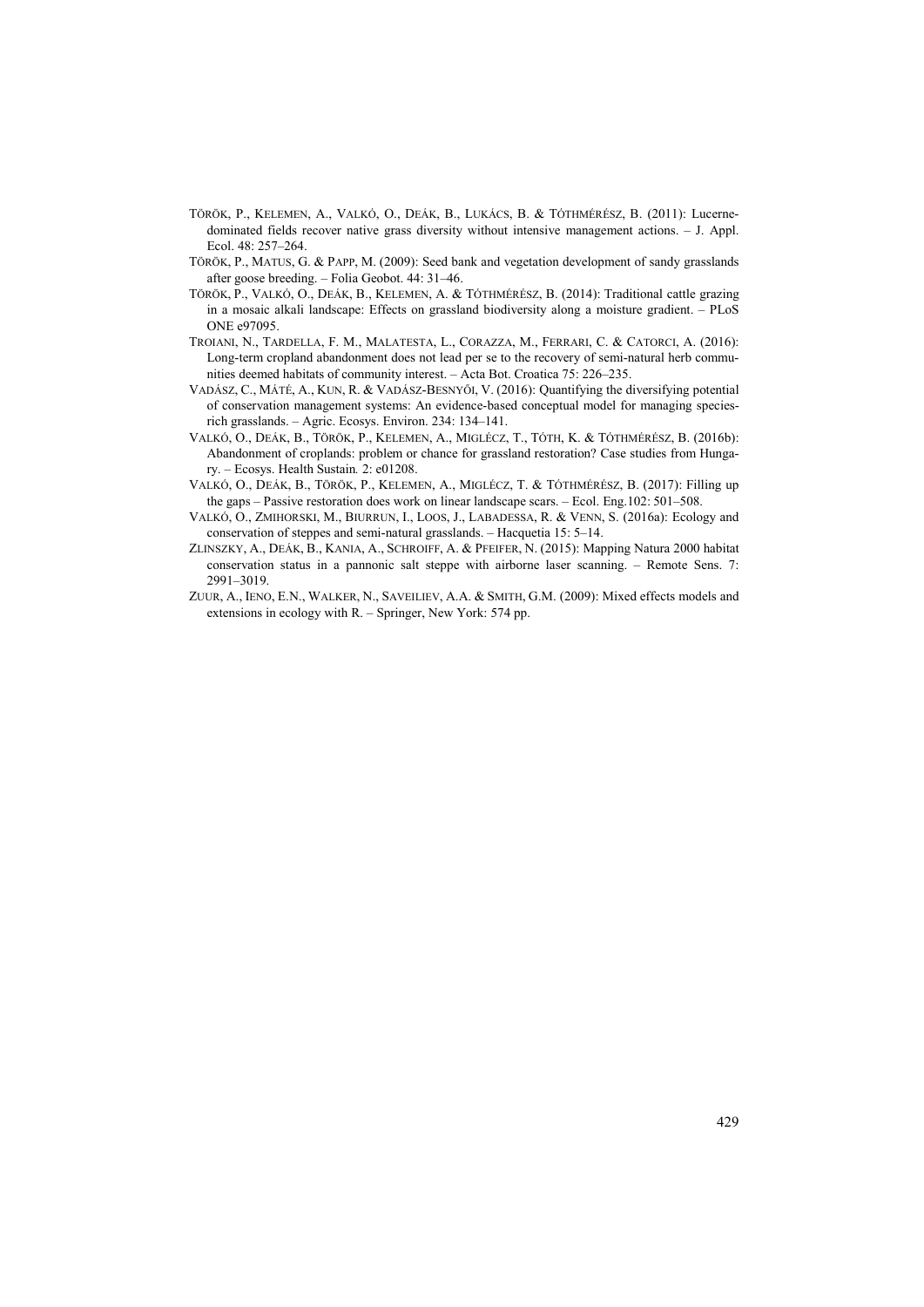## Szabó et al.: *Festuca vaginata* and *F. pseudovaginata* grasslands in the Carpathian Basin

**Supplement E1.** Synthetic data of *Festuca vaginata* and *Festuca pseudovaginata* dominated relevés. Notations: A–D: Minimum and maximum percentage cover, C: Constancy.

**Anhang E1.** Vegetation der *Festuca vaginata*- und *F. pseudovaginata*-Rasen. A–D: Minimale und maximale Prozentdeckung in den Aufnahmen, C: Stetigkeit.

| <b>Species</b>                      | Festuca pseudovaginata |              | Festuca vaginata |                  |
|-------------------------------------|------------------------|--------------|------------------|------------------|
|                                     | type                   |              | type             |                  |
|                                     | $A-D$                  | $\epsilon$   | $A-D$            | $\boldsymbol{C}$ |
| <b>Festucion vaginatae</b>          |                        |              |                  |                  |
| Alkanna tinctoria                   | 3                      | I            | 0.5              | I                |
| Bromus tectorum                     | $3 - 5$                | П            |                  |                  |
| Cenchrus incertus                   | 5                      | I            |                  |                  |
| Centaurea arenaria                  | $2 - 3$                | I            | $1 - 2$          | П                |
| Festuca pseudovaginata              | $10 - 25$              | $\mathbf{V}$ |                  |                  |
| Festuca vaginata                    | $\mathbf{1}$           | I            | $10 - 65$        | V                |
| Koeleria glauca                     | $2 - 10$               | V            |                  |                  |
| Plantago arenaria                   | $1 - 3$                | П            | $1 - 25$         | V                |
| Polygonum arenarium                 | $0.5 - 3$              | I            |                  |                  |
| Secale sylvestre                    | $1 - 15$               | I            |                  |                  |
| Silene conica                       | $\overline{2}$         |              | 0.5              | I                |
| Stipa borysthenica                  | $1 - 20$               | П            | $1 - 3$          | $_{\rm II}$      |
| Tribulus terrestris                 | 1                      | I            |                  |                  |
| Festucetalia vaginatae & valesiacae |                        |              |                  |                  |
| Arenaria serpyllifolia              | $2 - 5$                | V            | 1                | П                |
| <b>Bromus</b> squarrosus            | $2 - 10$               | Ш            | 0.5              | Ш                |
| Erysimum diffusum                   | $1 - 2$                | П            | 1                | I                |
| Fumana procumbens                   | 2                      | I            | $\mathbf{1}$     | $_{\rm II}$      |
| Veronica praecox                    | $\mathbf{1}$           | I            |                  |                  |
| Viola kitaibeliana                  | $1 - 3$                | П            |                  |                  |
| Festucion vaginatae & rupicolae     |                        |              |                  |                  |
| Carex liparicarpos                  | $3 - 5$                | Ш            |                  |                  |
| Carex stenophylla                   | $2 - 5$                | Ш            |                  |                  |
| Iris arenaria                       | $2 - 3$                | I            |                  |                  |
| Festucetalia valesiacae & vaginatae |                        |              |                  |                  |
| Euphorbia cyparissias               | $2 - 5$                | Ш            |                  |                  |
| Euphorbia seguierana                | $2 - 4$                | $\mathbf{I}$ | $1 - 2$          | Ш                |
| Minuartia glomerata                 | $2 - 4$                | I            |                  |                  |
| Minuartia verna                     | $1 - 15$               | Ш            | $\mathbf{1}$     | $_{\rm II}$      |
| Silene otites                       | $\mathbf{1}$           | I            | $1 - 20$         | Ш                |
| Festucetalia valesiacae             |                        |              |                  |                  |
| Astragalus onobrychis               | $2 - 3$                | I            |                  |                  |
| Myosotis stricta                    | $2 - 5$                | $\mathbf{I}$ |                  |                  |
| Stipa capillata                     | 3                      | 1            |                  |                  |
| Thymus glabrescens                  | $3 - 5$                | $\rm II$     |                  |                  |
| Festuco rupicolae & vaginatae       |                        |              |                  |                  |
| Linum hirsutum                      | 2                      | I            |                  |                  |
| Festuco-Brometea                    |                        |              |                  |                  |
| Acinos arvensis                     | $\mathbf{1}$           | $\mathbf{I}$ | 0.5              | I                |
| Alyssum alyssoides                  | $1 - 2$                | $\mathbf{I}$ |                  |                  |
| Asparagus officinalis               | 2                      | I            |                  |                  |
| Asperula cynanchica                 | $\mathbf{1}$           | I            |                  |                  |
| Botriochloa ischaemum               | $2 - 8$                | Ш            | $2 - 5$          | $_{\rm II}$      |
| Erophila verna                      | $\mathbf{1}$           | I            |                  |                  |
| Eryngium campestre                  | $2 - 5$                | I            |                  |                  |
| Holosteum umbellatum                | $1 - 2$                | Ш            | $\mathbf{1}$     | П                |
| Hypericum perforatum                | $\overline{c}$         | I            |                  |                  |